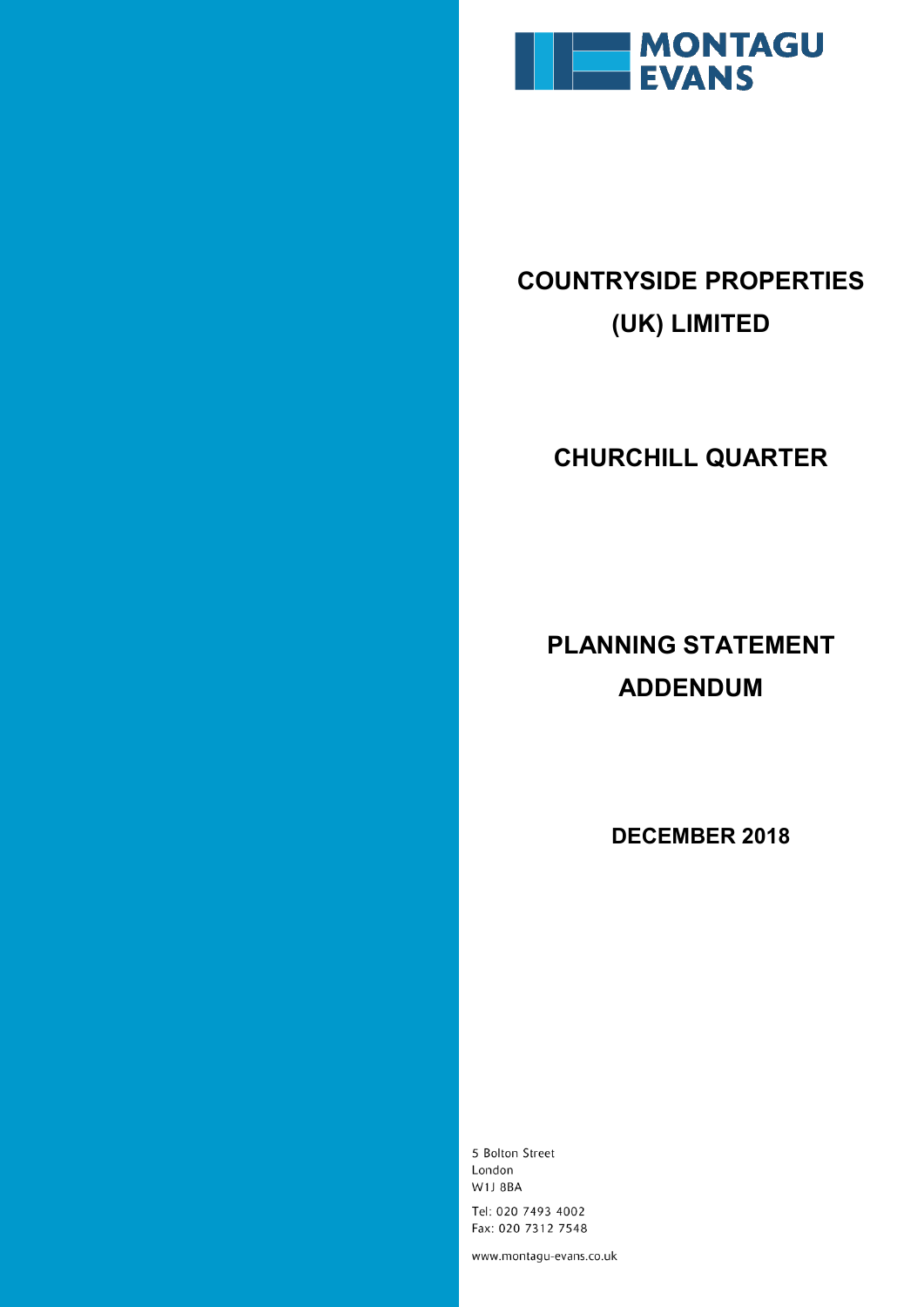### **CONTENTS**

### **Section Page No.**

| 1.0 | Introduction                            |    |
|-----|-----------------------------------------|----|
| 2.0 | Scheme Amendments                       |    |
| 3.0 | <b>Consultation Responses</b>           |    |
| 4.0 | <b>Planning Balance and Conclusions</b> | 20 |

#### **APPENDICES**

1.0 Updated Drawing Schedule – CG-2 Rev A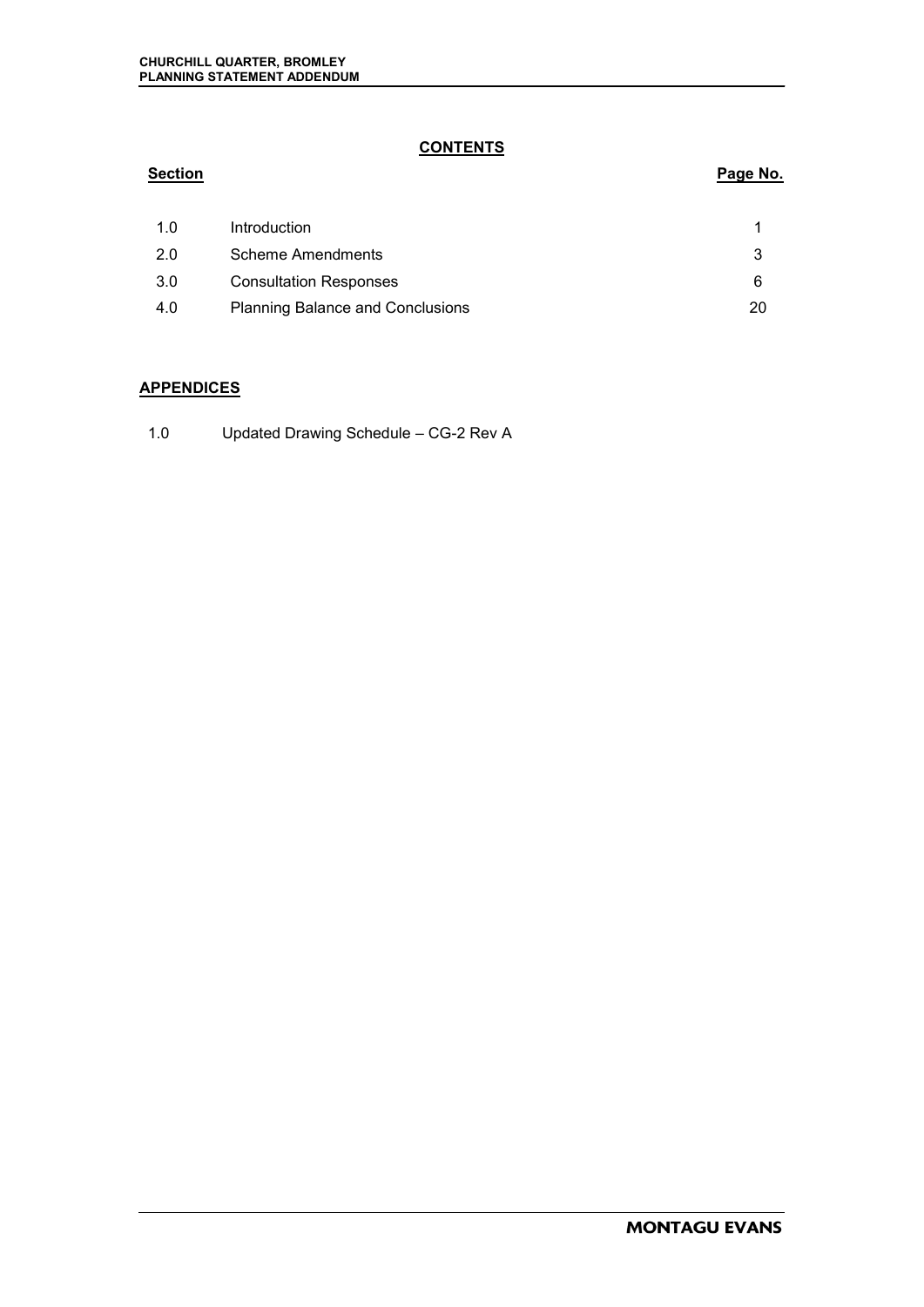#### **1.0 INTRODUCTION**

- 1.1 This Planning Statement Addendum has been prepared by Montagu Evans LLP to assist with the consideration and determination of an application for detailed planning permission by Countryside Properties (UK) Limited (the 'Applicant') for the redevelopment of land known as Churchill Quarter (the 'Site').
- 1.2 The application was submitted to the London Borough of Bromley ("LBB") on 14 May 2018 and was made valid on 8 June 2018 under application reference 18/02181/FULL1.
- 1.3 The current description of development for the application is as follows:

*"Demolition of 1-40 Ethelbert Close, 2 Ethelbert Road, 102-108 High Street and miscellaneous buildings to the north of Ethelbert Close, and the redevelopment of the site (max height 17 levels) to provide a mixed use scheme comprising 410 residential units with a mix of Use Class A1, A2, A3, B1, D1, D2 uses at ground floor (part). New vehicular access from Ethelbert Road. Associated basement car and cycle parking. Car parking, access and servicing arrangements at Churchill Way. Public realm works including Library Gardens and ancillary development."* 

#### **Purpose of the Planning Statement Addendum**

- 1.4 The purpose of this Planning Statement Addendum is to provide further information in respect of the planning application (hereafter referred to as the Scheme). These submissions comprise amendments made to the development proposals submitted in May 2018 following ongoing consultation with officers at LBB, the GLA and various stakeholders and interested parties, as well as comprehensive responses to a number of issues raised through consultation comments to the application.
- 1.5 For ease of reference, the primary issues addressed within this addendum statement are summarised as follows:

#### **Scheme Amendments**

- Reduction in the height of Block B with the removal of one storey resulting in a maximum height across the proposed scheme of 14 storeys from podium level (16 levels including underground accommodation)
- Reduction in the number of residential units from 410 to 407;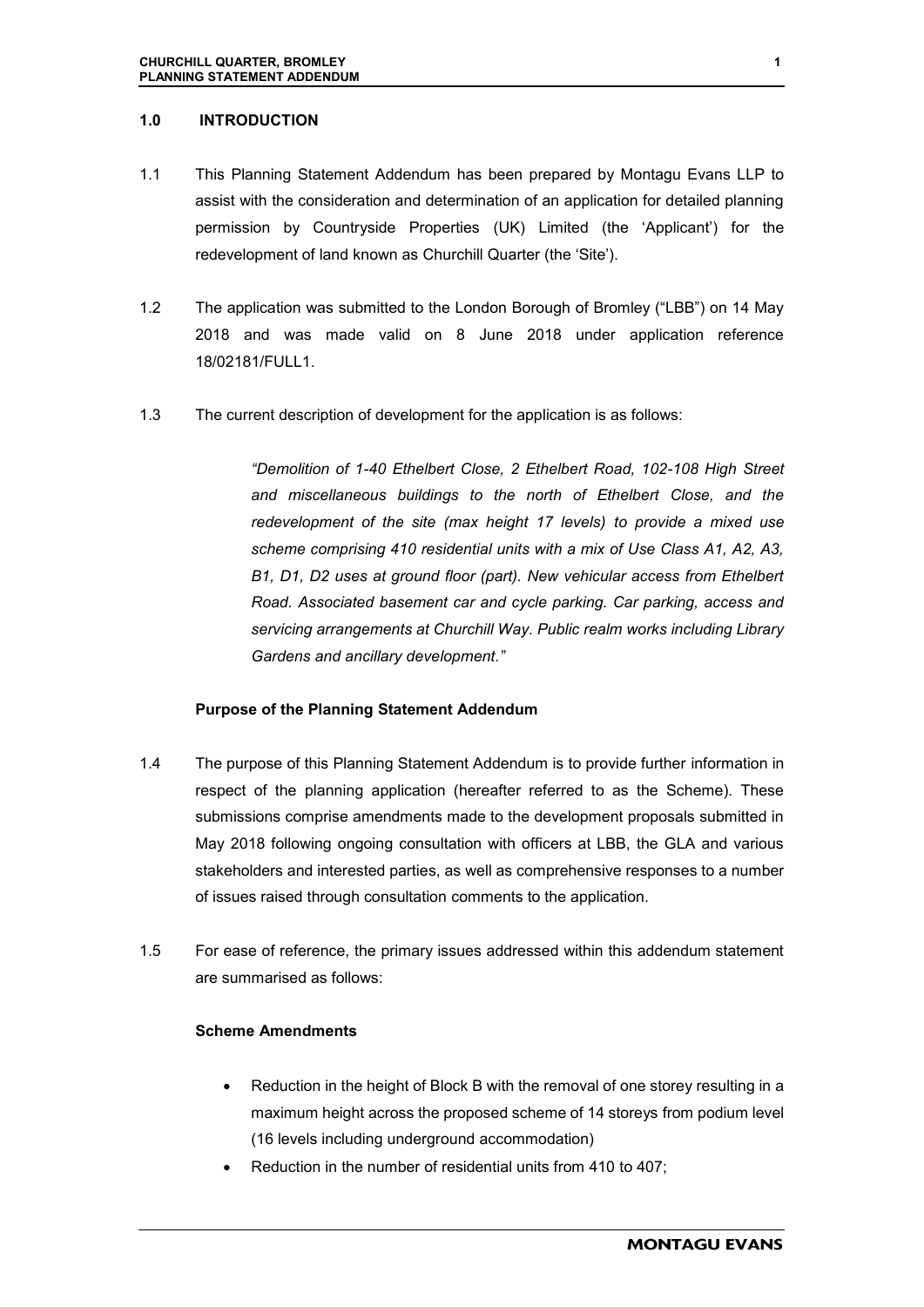- Alterations to internal layouts of wheelchair accessible flats in Block D to meet minimum space requirements for M4 3 2(b);
- Additional windows included on the rear elevation of Block G to enhance residential amenity standards;
- Introduction of triple glazing across the scheme; and
- Amendments to Churchill Way to delineate stopping up and proposed public highway.

#### **Consultation Responses**

- Bulk, scale and massing;
- Design and landscaping comments from GLA, officers at LBB and external consultants Tibbalds;
- Accessibility comments from housing services;
- Impact on Daylight and Sunlight;
- Energy and Sustainability from the GLA and LBB;
- Heritage and Impact on Conservation Area;
- Transport and Highways;
- Surface Water Strategy / Flood Risk;
- Ecology; and
- Secured by Design.
- 1.6 In the light of the above proposed changes, the description of development is amended as follows:

*"Demolition of 1-40 Ethelbert Close, 2 Ethelbert Road, 102-108 High Street and miscellaneous buildings to the north of Ethelbert Close, and the redevelopment of the site (max height 16 levels) to provide a mixed use scheme comprising up to 407 residential units with a mix of Use Class A1, A2, A3, B1, D1, D2 uses at ground floor (part). New vehicular access from Ethelbert Road. Associated basement car and cycle parking. Car parking, access and servicing arrangements at Churchill Way. Public realm works including Library Gardens and ancillary development."*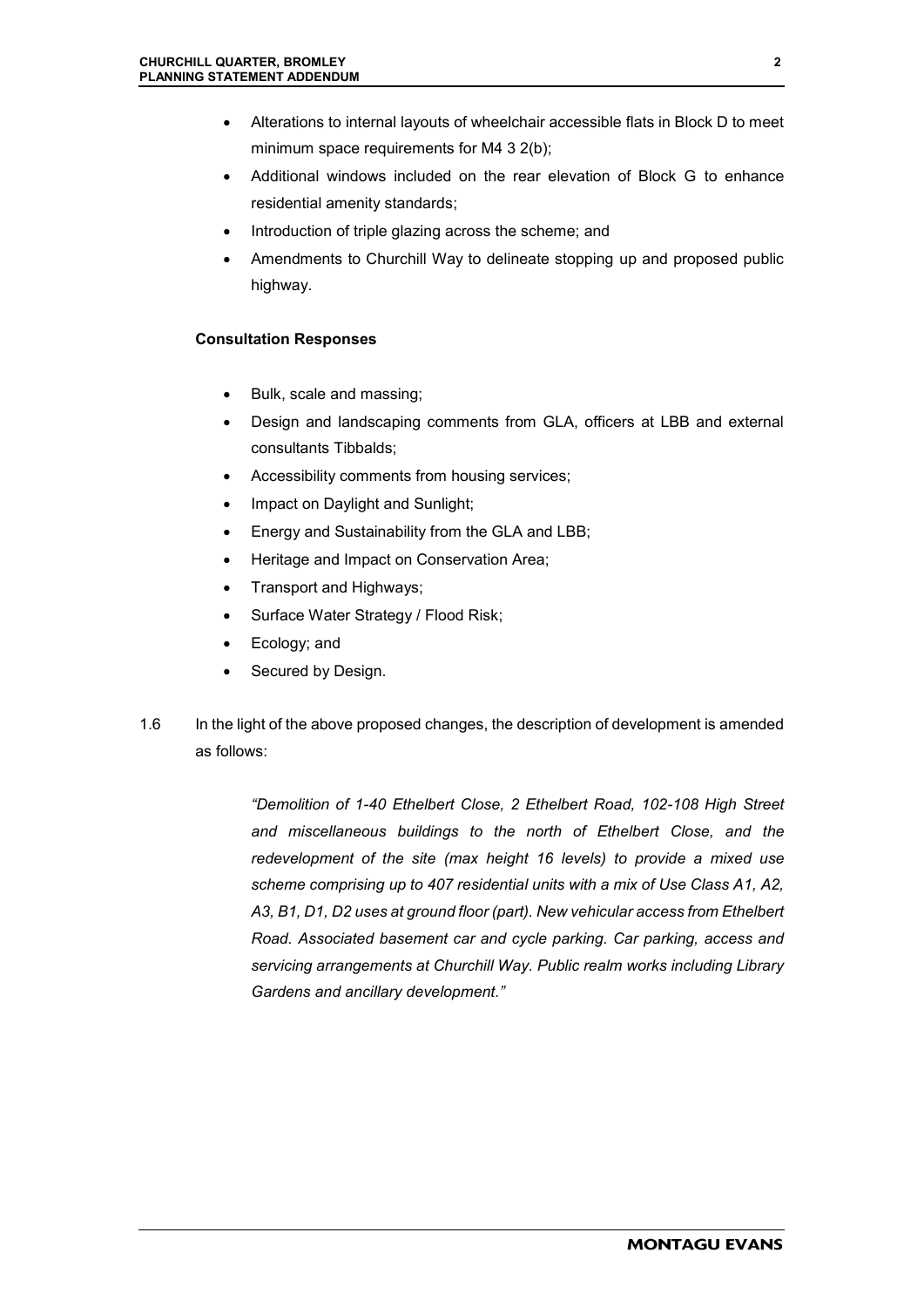#### **2.0 SCHEME AMENDMENTS**

- 2.1 Since the submission of the detailed planning application in May 2018, consultation has continued with LBB and with the Greater London Authority ("GLA"). In addition, various statutory and local resident consultation responses and representations have been received in relation to the application, all of which have been given further consideration by the applicant.
- 2.2 As a result of this consultation feedback, certain amendments have been made to the scheme proposals. In addition a number of consultation responses sought further clarification on particular elements of the scheme. These are addressed in **Section 3.0** and the supplementary material submitted.

#### **Reduction in height of Block B**

- 2.3 In response to the concerns regarding building heights, the scheme has been amended to reduce the height of Block B by one storey. As a result, the maximum height of the proposed development is now 14 storeys (16 levels including underground level). There is also a reduction in the number of residential units from 410 to 407. The revised unit mix is as follows:
	- 166 x 1 bed (41%);
	- 205 x 2 bed (50%); and
	- 36 x 3 bed (9%).
- 2.4 Revised drawings are enclosed to illustrate this amendment as per the updated drawing schedule that can be found at Appendix 1 to this Statement.

#### **Alterations to internal layouts in Block G**

- 2.5 A consultation response has been received from LBB housing services in relation to the proposed social rented wheelchair accessible units within Block D. The following specific comments were provided:
	- *The LKD for all social housing Block D wheelchair accessible flats fall short of minimum space requirements for M4 3 2(b). The one bed units LKD indicates 23.6 square metres and needs a minimum of 25 square metres. The two bedroom units LKD indicates the same as the one bedroom units (23.6) and require minimum of 29 square metres for 4 persons.*
	- *The Kitchen layouts of all of the wheelchair accessible flats acknowledging the LKD is too small, nevertheless require adjustment- to allow greater*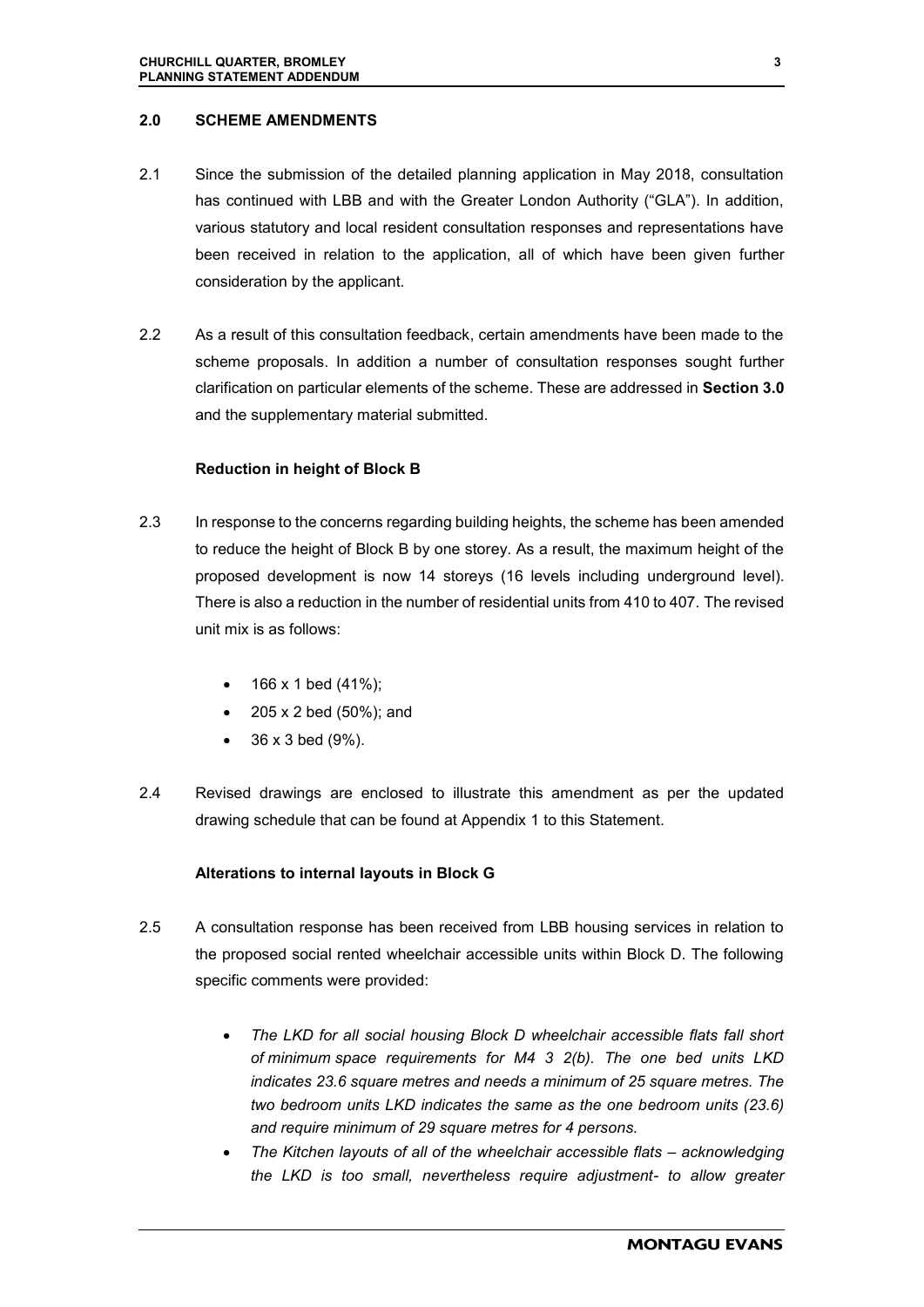*proximity of the hob to the oven, See Good Practice Guide 8.28 Wheelchair Housing Design Guide Third Edition, 2018 Habinteg Riba Publishing – which indicates minimum requirements and best practice and interpretation of M4 3 2 b wheelchair accessibility.* 

- *Bathrooms need to indicate only level access showering not baths. The indicated location of shower area for the 2 bedroom flats shows the showering area near the door- which should be avoided to negate any wet floor area from showering near access / egress at door way/ slipping hazards, regardless of 1;40 fall to gully , so would be better located in the corner of room adjacent to the kitchen.*
- *The door of the shower WC room would be better to rehang to the other side allowing ease of access at night from the bedrooms. See Wheelchair Housing Design Guide 3rdEdition* 2018 Habinteg interpretation of M4 3 2b Technical Provisions section 10.
- 2.6 In response to the above comments, the internal layouts of these units have been amended to ensure the required standards are fully complied with. Revised drawings are enclosed to reflect the amendments as per the updated drawing schedule that can be found at Appendix 1 to this Statement.

#### **Introduction of Triple Glazing**

2.7 Comments in relation to the Energy Strategy and Overheating Report have been provided by the GLA which has been reiterated by LBB's energy officer. The GLA response details the following (paragraph 45):

> *"The applicant has investigated the feasibility of a range of renewable energy technologies and is proposing to install 102.5 kWp of PV. This is welcomed. However, based on the diagram provided, there appears to a large amount of available space for additional PV. As London Plan Policy 5.2 requires that carbon savings should be maximised onsite, prior to offset, the applicant should review the site determine whether there is further opportunity for installation of PV. The carbon savings suggested within this stage of the energy hierarchy are considerably higher than expected. The applicant should explicitly show the calculations used to calculate this value. For the Be Green part of the hierarchy, sample SAP calculation worksheets and BRUKL should be provided to support the savings claimed."*

2.8 To maximise carbon savings onsite and meet the draft new London Plan policy requirements, triple glazing has been introduced across the scheme. An updated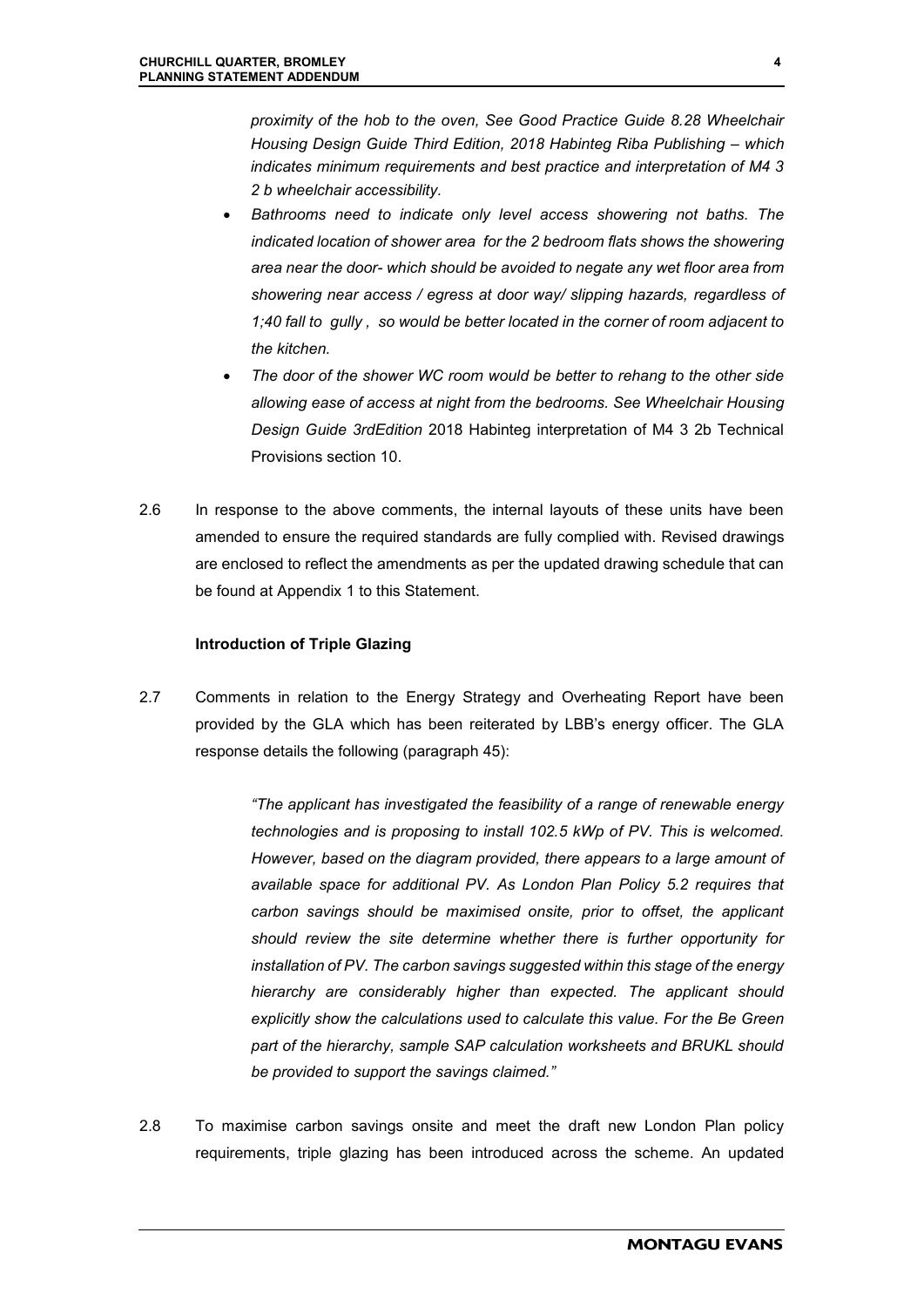Energy Report, Sustainability Report and Overheating Report have been prepared and submitted with this addendum. These also include SAP calculation worksheets.

#### **Amendments to Churchill Way**

2.9 Through discussions with LBB highways, proposals have been developed to delineate Churchill Way. This shows the proposed stopping up and public highway which is as existing is used to service the retail units along the High Street adjacent. It has been agreed with officers that the stopping up order will relate to the pavement and parking areas and therefore the vehicle area will remain as public highway and the pavement including the Church parking will be privately managed. Further details including a plan illustrating the stopping up are contained in the Transport Statement Addendum enclosed.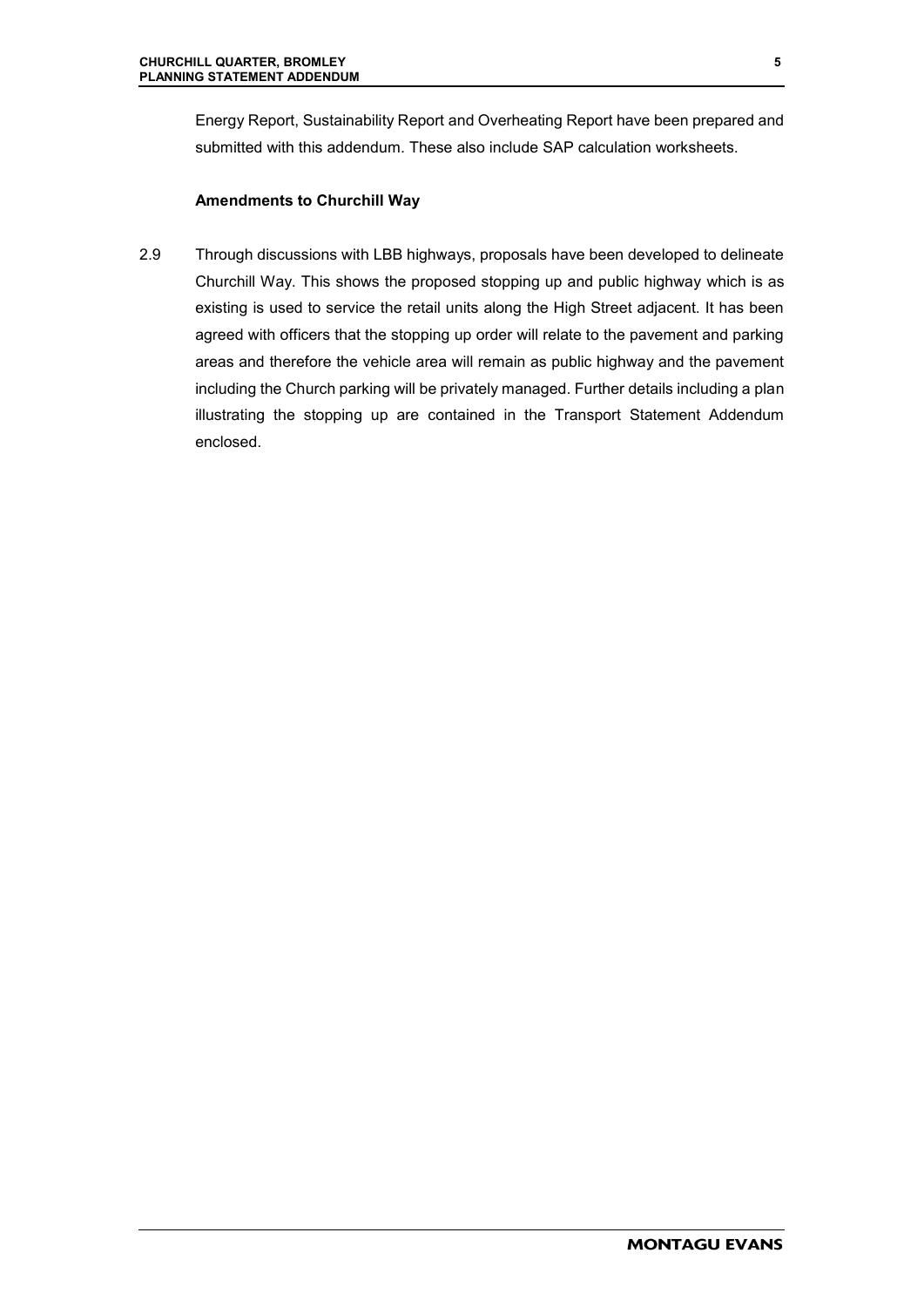#### **3.0 CONSULTATION RESPONSES**

#### *Statutory Consultees*

- 3.1 A number of statutory consultee responses have been received from the following:
	- Design comments from LBB planning and external consultant Tibbalds;
	- Robert Buckley LBB Heritage and Urban Design;
	- Jillian Newsom LBB Housing Services;
	- Nojan Rastani LBB Transport / Highways;
	- Lee Gullick LBB Corporate Systems & Sustainability;
	- Samir Bougaci LBB Drainage;
	- Steve Glass LBB Environmental Health;
	- Chris Ryder LBB Trees;
	- The Greater London Authority (GLA);
	- Schofield Lothian Bat Survey Review;
	- Historic England;
	- Historic England Archaeology;
	- Advisory Panel for Conservation Areas;
	- Transport for London (TfL);
	- Thames Water;
	- Environment Agency;
	- Natural England; and
	- Metropolitan Police.
- 3.2 No in principle objections have been raised by any of these parties. Where appropriate we draw in our further evaluation below from responses in the context of objections received from local residents and other key considerations. This includes issues raised within the GLA Stage 1 Report on which some specific clarifications were sought.

#### **Scale and Massing of the Proposed Development**

- 3.3 Concerns have been raised regarding the bulk, scale and massing of the proposed development in the context of the conservation area and wider town centre.
- 3.4 It is important to note that within the GLA Stage 1 response, it is commented that:

"*The stepped heights arrangement and contrasting palette of facing materials creates a series of distinct massing elements which breaks down the perception of scale and reflects the*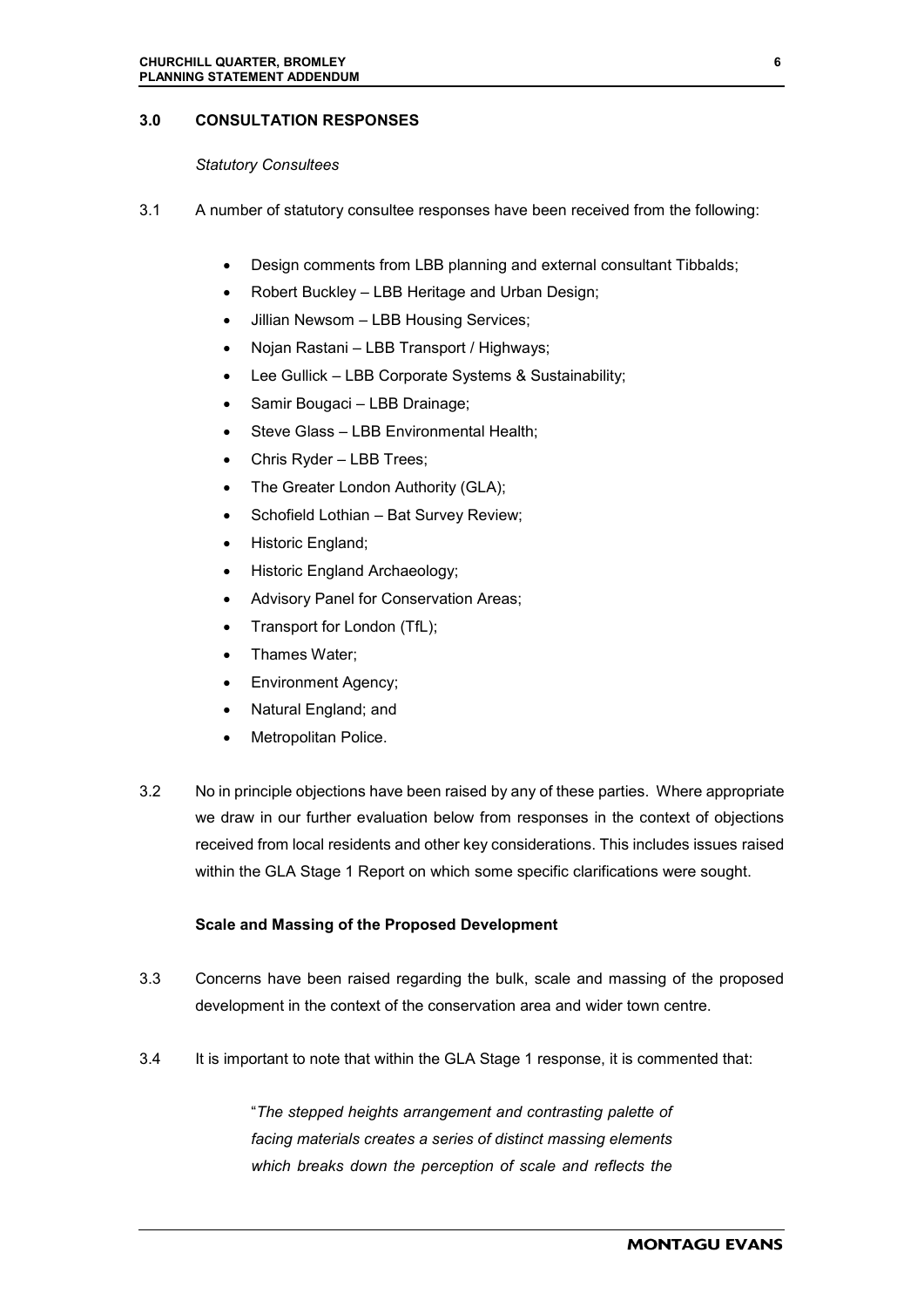*proportions of plot widths along the High Street*. *The submitted TVIA demonstrates the proposal will represent a significant uplift in scale in relation to the established character of the town centre, but the varied heights arrangement successfully mediates in scale between the High Street and Churchill Gardens*. "

- 3.5 Therefore, strategically, the quantum of development proposed is supported by the GLA. However, in response to the concerns raised locally, the maximum building heights have been reduced from 15 to 14 storeys from podium level. As detailed in **Section 2.0**, this results in the omission of 3 flats from Block B. This change is considered to address the concerns raised whilst delivering a quantum of development which responds to the sites location within a designated Opportunity Area and site allocation G in the adopted Town Centre AAP. Indeed given the focus on Opportunity Areas to deliver significant quantums of development such changes to townscape are expected.
- 3.6 It is also of a scale that ensures the scheme is financially viable and therefore deliverable as evidenced by the Viability Assessment that accompanies the planning application and has been independently verified by the Councils own consultants..
- 3.7 As detailed in the Planning Statement submitted with the original submission, the Site is located within Opportunity Site G within the adopted Bromley Town Centre AAP and then the wider emerging Site 10 allocation which is included in the emerging LBB Local Plan. The change to reduce the height of Block B, seek to address concerns raised. The proposals align with the GLA's strategic objectives to direct housing delivery to opportunity areas and town centres of which the site is located. At a local level, the proposed scheme aligns with the aspirations of the Opportunity Site G.
- 3.8 Critically this approach is also wholly consistent with the new National Planning Policy Framework (NPPF 2018) published in July 2018 that post-dates submission of the original planning application.
- 3.9 In particular the NPPF 2018 contains a specific new Chapter 11 entitled 'Making effective use of land'. The underlying objective of this policy is to promote the effective use of land in meeting the need for homes and other uses, while safeguarding and improving the environment and ensuring safe and healthy living conditions. The application site is precisely the sort of site to which this policy is directed at as considered below.
- 3.10 The NPPF 2018 makes clear that in terms of meeting this objective: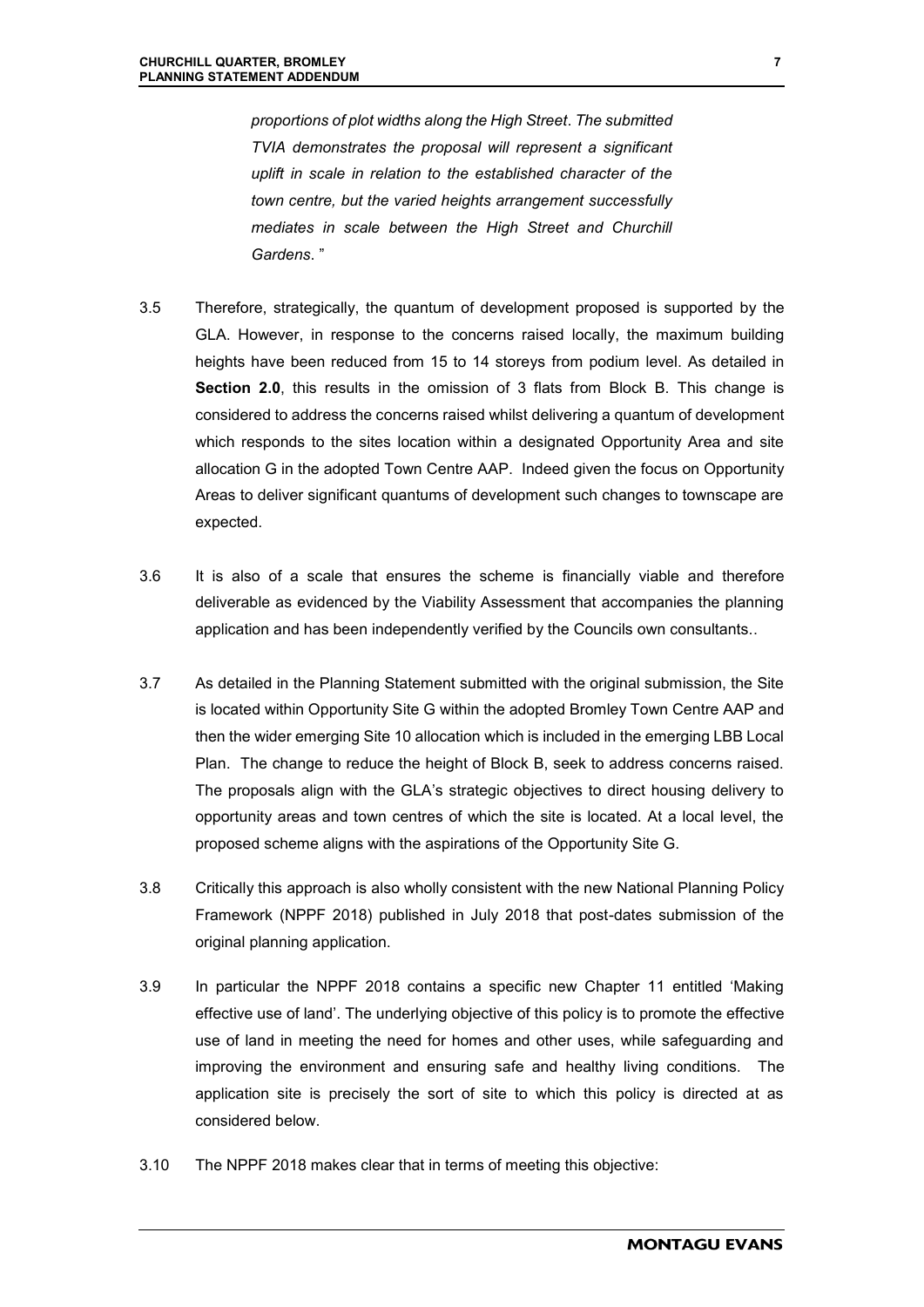*"Planning policies and decisions should support development that makes efficient use of land, taking into account:* 

*a) the identified need for different types of housing and other forms of development, and the availability of land suitable for accommodating it; b) local market conditions and viability;* 

*c) the availability and capacity of infrastructure and services – both existing and proposed – as well as their potential for further improvement and the scope to promote sustainable travel modes that limit future car use;* 

*d) the desirability of maintaining an area's prevailing character and setting (including residential gardens), or of promoting regeneration and change; and e) the importance of securing well-designed, attractive and healthy places.* 

*Where there is an existing or anticipated shortage of land for meeting identified housing needs, it is especially important that planning policies and decisions avoid homes being built at low densities, and ensure that developments make optimal use of the potential of each site. In these circumstances:* 

- *a) plans should contain policies to optimise the use of land in their area and meet as much of the identified need for housing as possible. This will be tested robustly at examination, and should include the use of minimum density standards for city and town centres and other locations that are well served by public transport. These standards should seek a significant uplift in the average density of residential development within these areas, unless it can be shown that there are strong reasons why this would be inappropriate;*
- *b) the use of minimum density standards should also be considered for other parts of the plan area. It may be appropriate to set out a range of densities that reflect the accessibility and potential of different areas, rather than one broad density range; and*
- *c) local planning authorities should refuse applications which they consider fail to make efficient use of land, taking into account the policies in this Framework. In this context, when considering applications for housing, authorities should take a flexible approach in applying policies or guidance relating to daylight and sunlight, where they would otherwise inhibit making efficient use of a site (as long as the resulting scheme would provide acceptable living standards)."* (Paragraphs 122 & 123).
- 3.11 It is against this important policy context to which "substantial weight" should be given (paragraph 118) when having regard to the overall planning balance as considered further below in Section 4.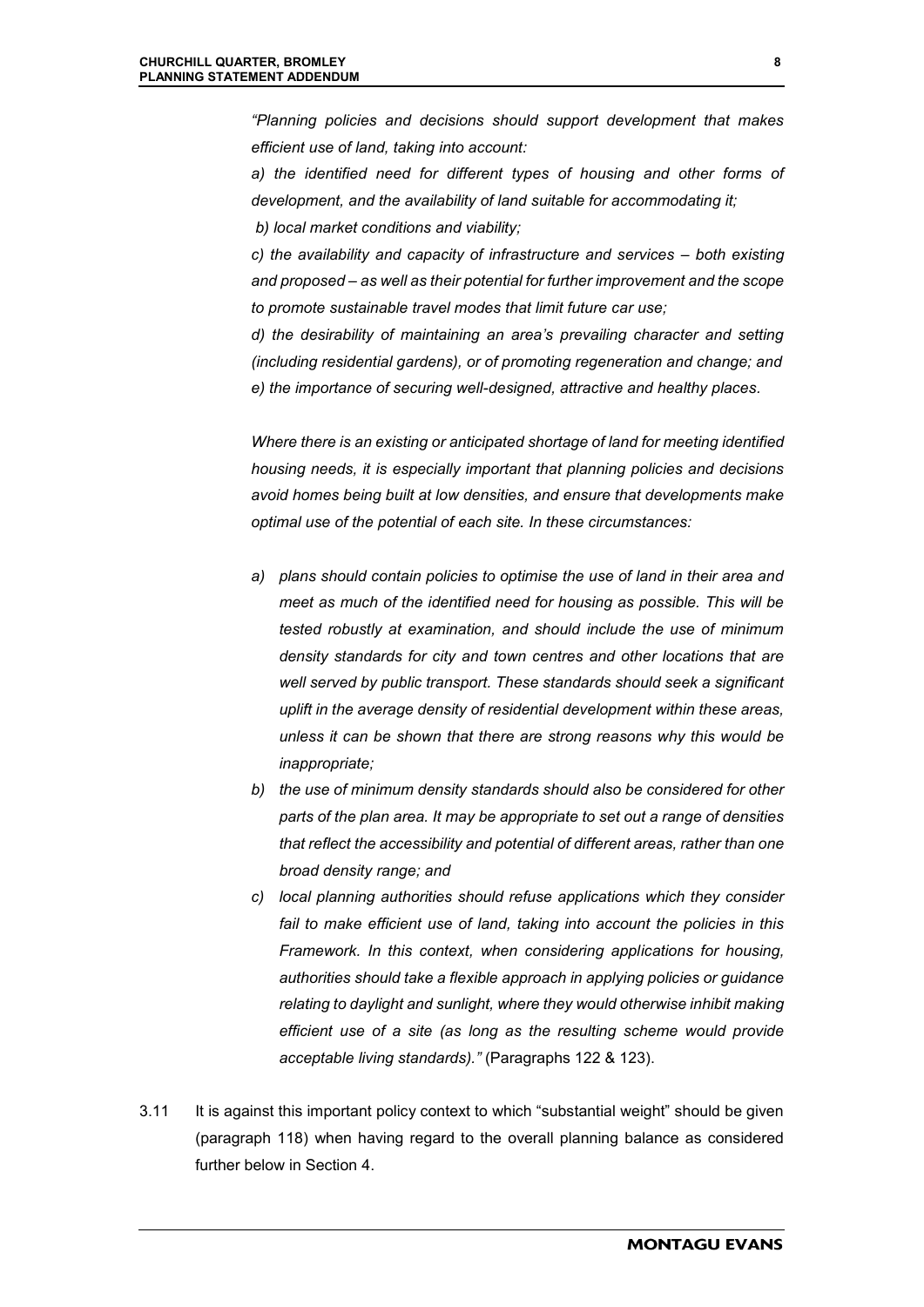#### **Heritage and Impact on Bromley Town Conservation Area Site**

3.12 Historic England, LBB Conservation Officer, the Advisory Panel for Conservation Areas and Bromley Civic Society have issued consultation responses in regards to the scale and massing of the scheme and impact on the Bromley Town Conservation Area. The key issues raised are considered further below.

#### *Scale and massing, and appearance in townscape views*

- 3.13 Concern has been expressed by consultees regarding the scale of the Proposed Development in relation to its surrounding townscape context; specifically, the proposed scale and mass relative to existing development on the High Street, including its appearance in views from the south.
- 3.14 Views 23-25 demonstrate the visual impact of the Proposed Development from the southern end of the pedestrianised High Street and Elmfield Road. The proposals will appear as a marked change in scale and mass relative to the lower-rise buildings fronting the High Street. An assessment of this impact is provided in full within the Heritage, Townscape and Visual Impact Assessment (HTVIA) submitted with the application.
- 3.15 The overall impact must be considered within the context of transformational change envisaged for Bromley town centre. Intensification is not just anticipated, but desirable as already identified above. The expectation is one of contrast between the existing lower-rise development and the taller high density development. The question is whether design has mitigated that impact.
- 3.16 The proposals have evolved through an iterative design process which has included pre-application engagement with consultees, taking into account the impact of the proposals on local character. The team presented the emerging proposals to a CABE design review panel in October 2017, who were supportive in principle of the proposed scale, due to the handling of the massing and mindful of the highly sustainable site location. The GLA further supported this position.
- 3.17 The overall perceived mass of the Proposed Development is broken down by the variation in height, form and elevation treatment. The tallest elements have been located towards the centre of the development. Regard has been given to the local landmark Churchill Theatre, which will remain distinct and separated from the Proposed Development by an area of open sky.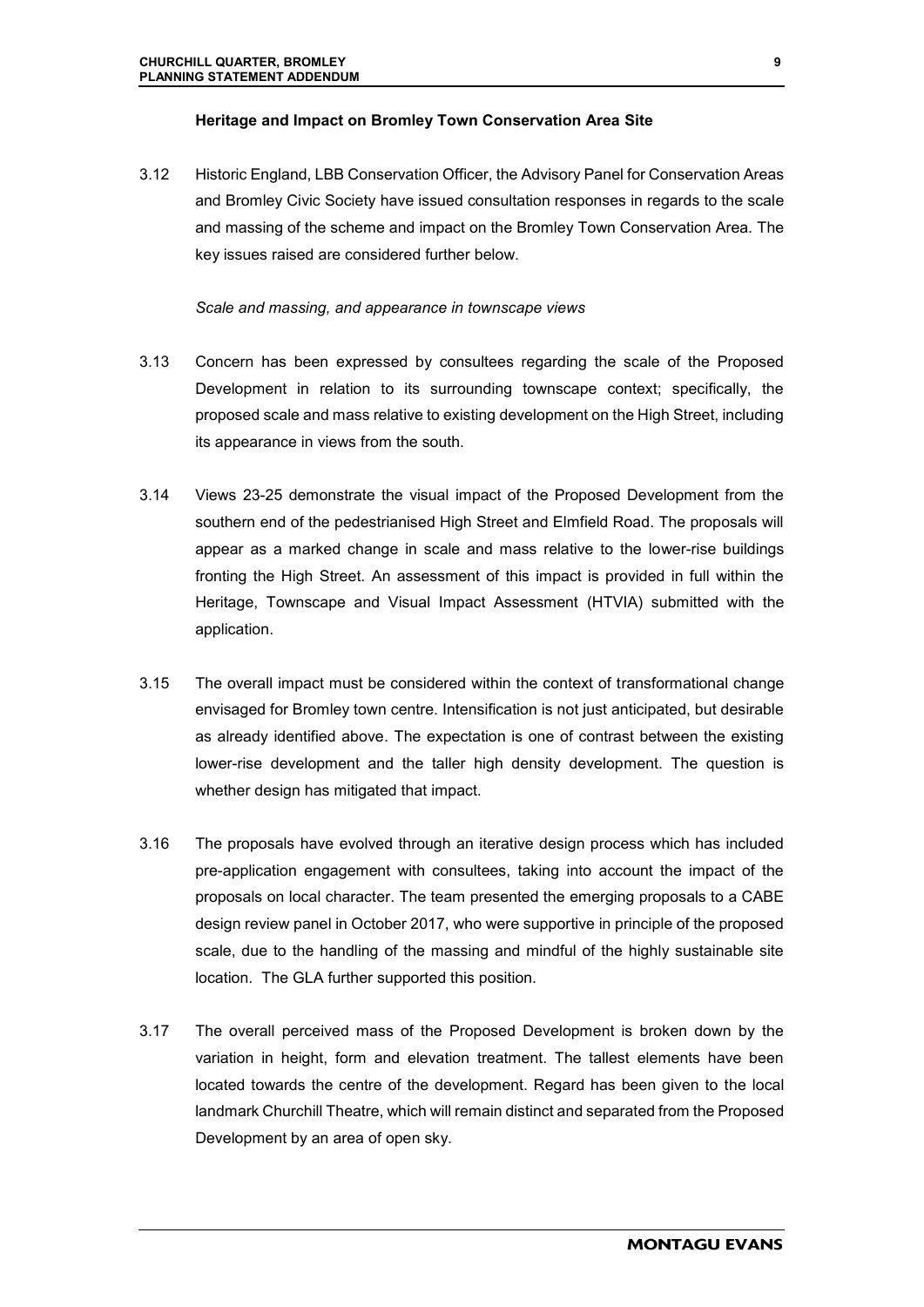- 3.18 The buildings have been designed to read as a series of massing elements with a vertical emphasis derived through their architectural appearance. The proposed brick material palette is complementary to the High Street and the detailing, including diagonal brickwork, picks up on the Victorian architecture.
- 3.19 The Proposed Development generally incorporates inset balconies that allow a clear expression of architectural form. Projecting balconies are used sporadically to provide a greater sense of depth and articulation to the massing. The architectural appearance of each block is also emphasised by the use of white, grey, blue and red brick.

#### *Relationship with Bromley Town Conservation Area*

- 3.20 Consultees have also expressed concern in relation to the impact of the Proposed Development to the character and appearance of the Bromley Town Centre Conservation Area. The impacts are, to an extent, coterminous with the townscape impacts outlined above. Notwithstanding, we discuss overall impact below, mindful of the specific policy approach towards assessment as set out in detail in the HTVIA that accompanies the planning application.
- 3.21 The development as a whole must be considered, including the existing Site condition, which includes a back-of-house service area that is a detracting feature to the setting of the CA.
- 3.22 The Proposed Development would largely improve some aspects of the character and appearance of the area, and demonstrably improve its function. To the north of the Site, a new high quality hard and soft landscaped area will be designed, incorporating the proposed Theatre Plaza and Library Gardens. The landscaping for the area has been developed to respond to the character of the existing environment, including the use of grey materials and hard landscaping in the environs of the Churchill Theatre.
- 3.23 Library Gardens is to be retained as part of the proposals, and improved with a new scheme of soft landscaping, enabling the area's continued function as a public open space.
- 3.24 Library Gardens will extend the existing open space at Church House Gardens, with active ground floor uses to blocks A, F and G creating interest and pedestrian activity.
- 3.25 The design responds to the character and materials of the Conservation Area by using a range of 'gable' type detailing to create an attractive, varied backdrop to Library Gardens. At ground floor, the buildings provide active frontages, creating interest at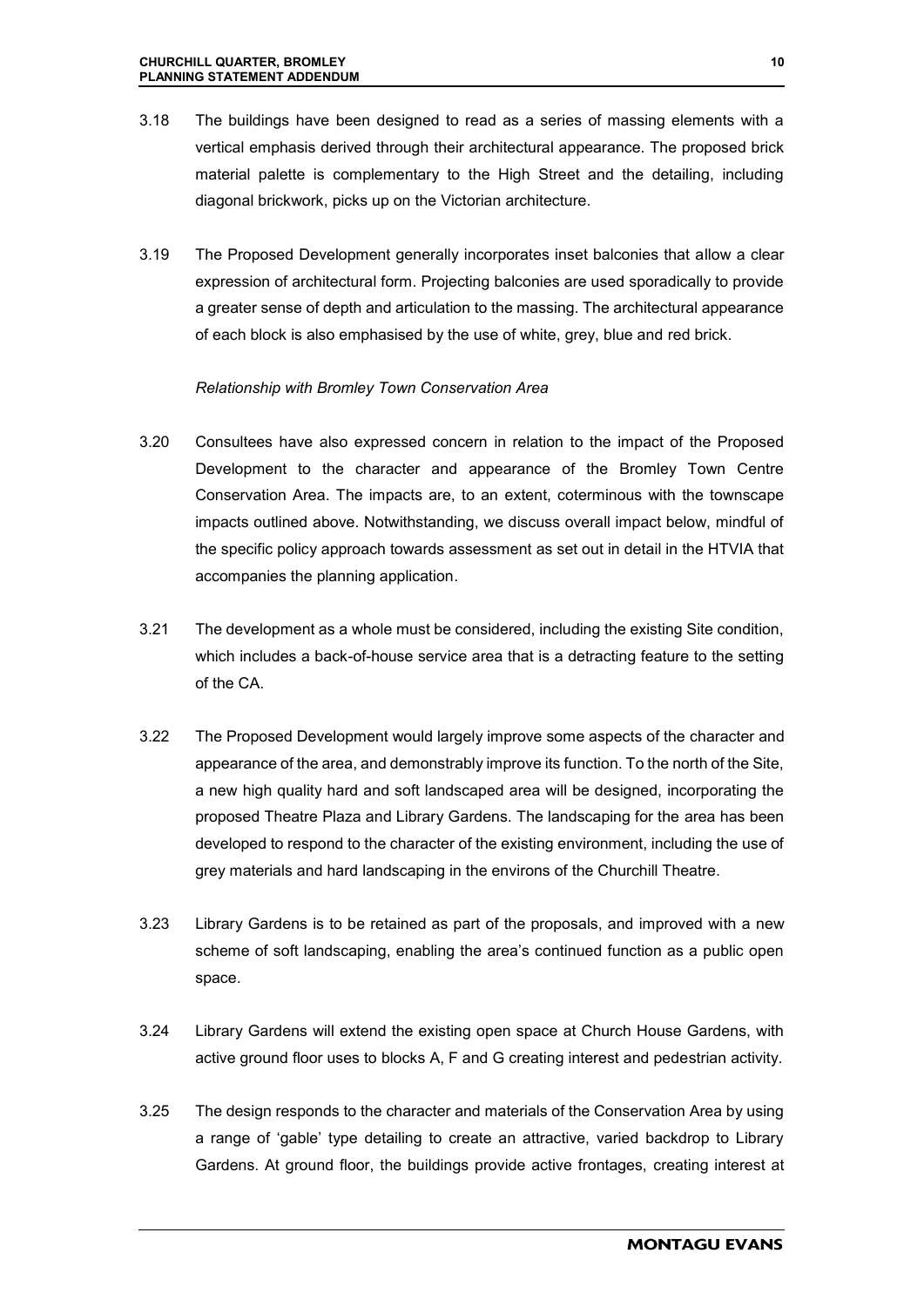street level. The elevations are varied and modulated to provide relief at upper levels, and the Proposed Development has been stepped back from sixth floor level, reducing mansions and referring to blocks of mansion flats, which are already an element of the surrounding townscape.

- 3.26 Bromley Town Centre Conservation Area is already experienced within a wider urban context which includes taller development, specifically, the Regents Gardens development, and St Mark's Square to the south. It is acknowledged that the scale of the Proposed Development would cause some harm to the CA, which would be 'less than substantial' in the terms of the NPPF as confirmed by both Historic England and the Councils own Conservation Officer. The juxtaposition of tall buildings with lower rise areas in the Opportunity Area is nonetheless inevitable. This is not only acceptable and appropriate, but also necessary to deliver the regeneration benefits set out in the development plan and NPPF 2018.
- 3.27 In the context of an identified allocated site, and the provision of much needed housing, the extent of impact should therefore clearly be considered acceptable on balance. It would not give rise to any unacceptable impacts to the existing context of development in the town centre and will form part of its wider regeneration, in accordance with the aspirations of the development plan.

#### *Design alterations to Block B*

3.28 The findings of the HTVIA remain extant. Notwithstanding, the magnitude of effect previously identified has been reduced as a result of the reduced scale of the tallest building to 14 storeys. In particular, the revisions will have a noticeable reduction in the visual impact to long views from the west. The composition of the proposed development would remain balanced, with a varied and articulated roofscape.

#### **Design**

- 3.29 Comments in relation to design have been received from the GLA and LBB (including input from external design advice). The key issues raised are as follows:
	- The level of active frontage and surveillance onto Churchill Way and the functionality of this route for both pedestrians and vehicles;
	- The nature of the east-west link from the High Street to Churchill way and the promenade under Block E;
	- Aspect of apartments facing east over Churchill Way;
	- Clarification regarding the levels at the western perimeter of the site and the nature of the service and escape route along Blocks A, B and C; and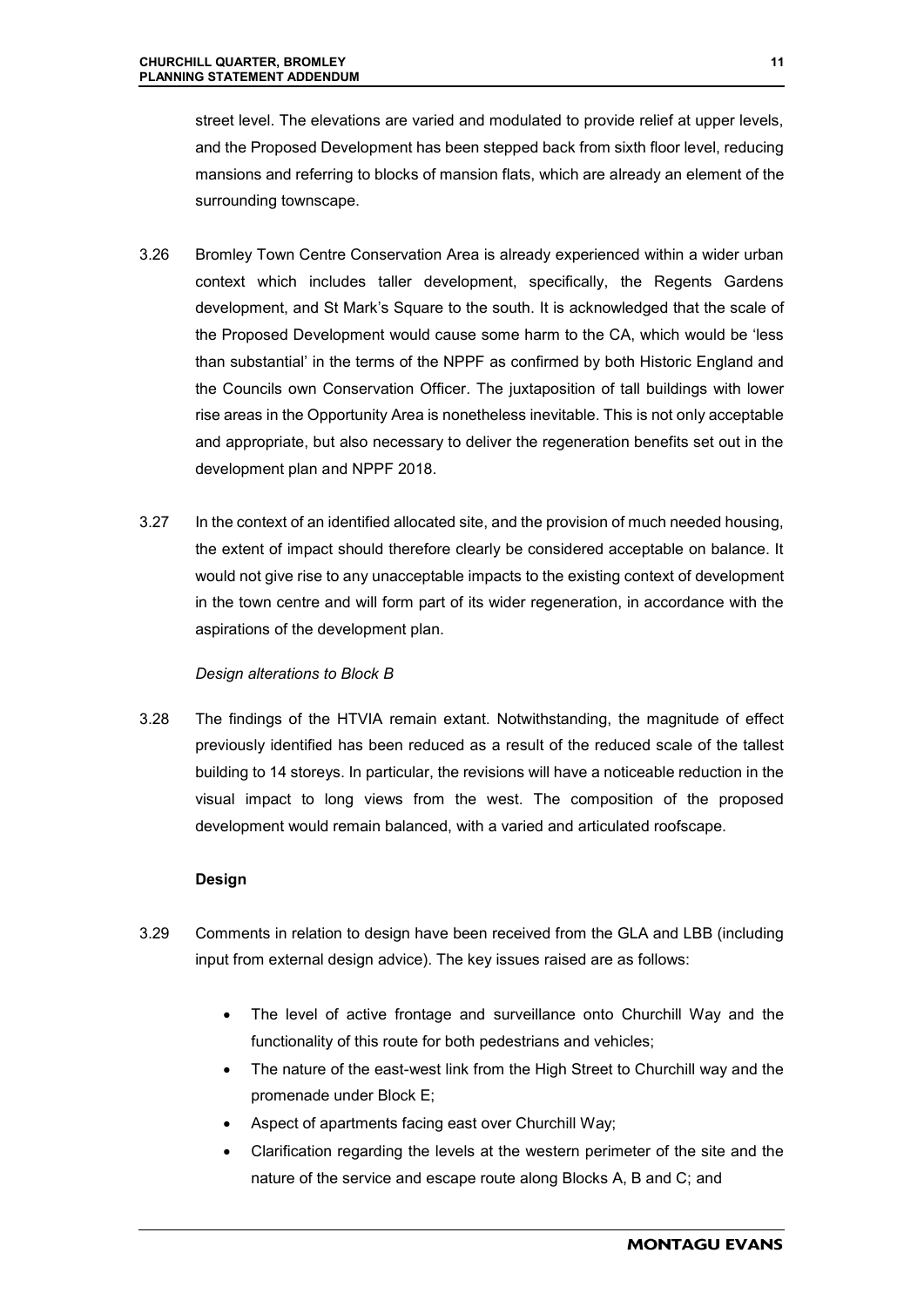- The extent of level access across the scheme, in particular to Block D.
- 3.30 A Design and Access Statement Addendum, prepared by Stitch, is enclosed with this submission. This provides further clarification alongside additional views and diagrams to address the above issues.
- 3.31 The document demonstrates that Churchill Way will be activated at ground floor level and from the residential units above. The design of this space and overlooking from the upper floor residential units means that there will be good natural surveillance. The approach and design has been presented to the Designing out Crime officers at the Metropolitan Police. Feedback on the functionality and security of this part of the scheme has been positive and a significant improvement on the existing condition.
- 3.32 Views are included in the Addendum to illustrate the pedestrian experience from the High Street through the east-west link into Churchill Way and then the promenade under Block E. It is highlighted that this part of the scheme provides opportunity for public art which could further enhance activity and use of this route into the Site. It is clarified that apartments within Blocks E and F will have viewed over the High Street and the proposed scheme seeks for all homes to overlook either gardens / public realm or the town centre.
- 3.33 Diagrams of the Block A western boundary are included in the Addendum to illustrate the levels along this perimeter.
- 3.34 It is therefore considered that the detailed design comments and clarifications have been addressed within the Design and Access Addendum and the revised drawings submitted.

#### **Daylight and Sunlight**

- 3.35 Comments have been received from LBB and the GLA in relation to the Daylight and Sunlight Assessment submitted with the application. These comments are predominately clarifications of which a response is provided to each in the Daylight and Sunlight Assessment Addendum, prepared by GL Hearn.
- 3.36 This addendum also considers the omission of one storey from Block B, the wheelchair unit layout amendments and the introduction of triple glazing. The omission of the  $15<sup>th</sup>$ storey from Block B does not materially change the conclusions of the original Daylight and Sunlight Analysis. However, the reduction in height will result in slightly less overshadowing to Church House Gardens and the promenade. Moreover, there will be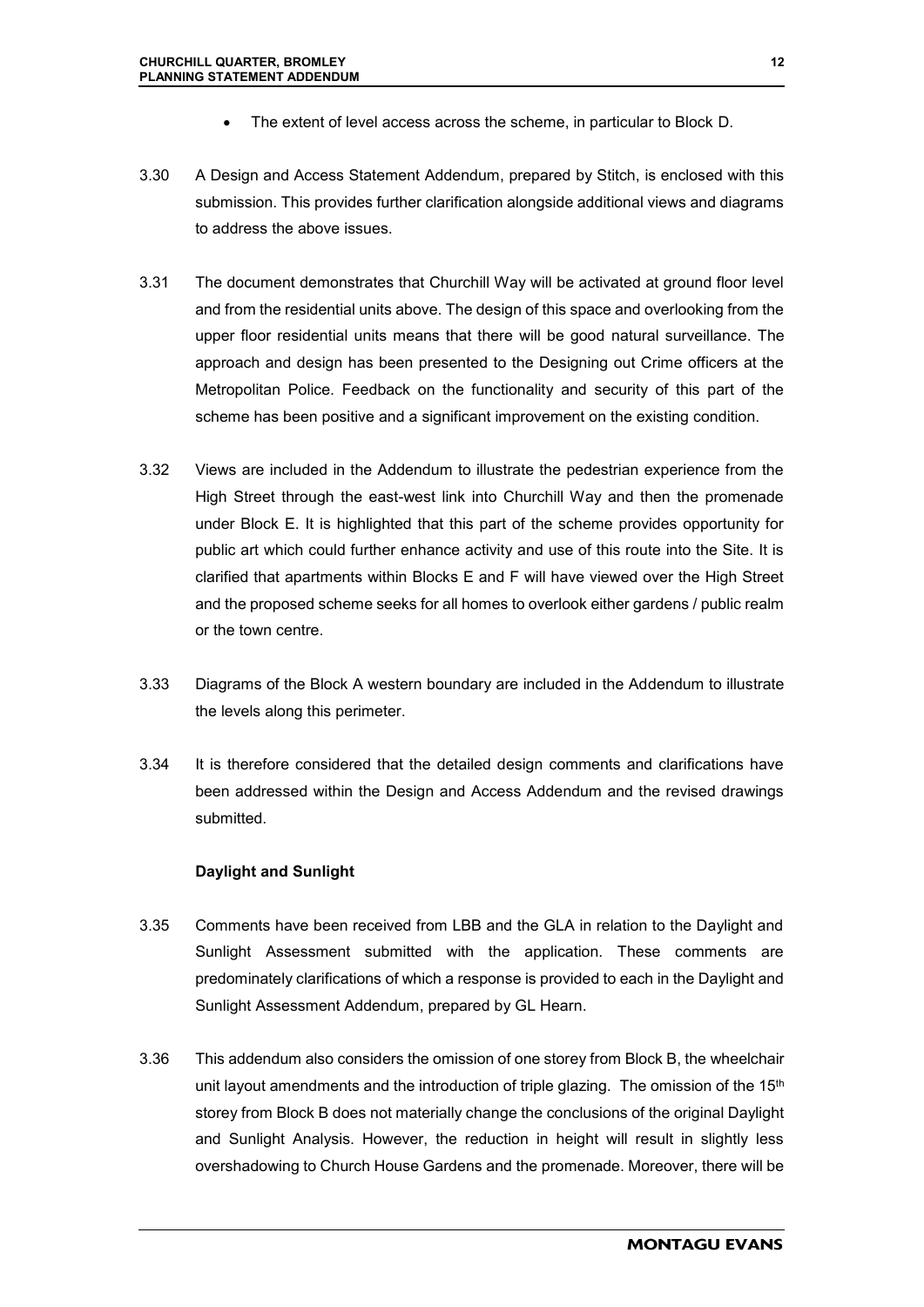a slight increase in the amount of daylight and sunlight received to many of the units in Blocks D, E, and F. The report concludes that the layout amendments will not materially change the amount of daylight and sunlight received to these units. Furthermore, the triple glazing will have a minor effect on the light received within the proposed units.

3.37 Overall therefore the scheme amendments would not alter the conclusions outlined in the original Daylight and Sunlight Report that demonstrates the scheme is acceptable in daylight/sunlight terms.

#### **Residential Design and Accessibility**

3.38 A response regarding housing standards and accessibility was provided by LBB Housing Services. Extensive comments were included on the proposed wheelchair apartments in terms of layouts as well as clarifications. As detailed above, the scheme has been revised to take account of the requested layout amendments. It is considered that the revised plans positively addresses all of the comments received in this regard.

#### **Energy**

- 3.39 A consultation response has been issued by LBB Corporate Systems & Sustainability Team as well as comments on the energy strategy from the GLA. Concerns were raised with the low 'Be Lean (Energy Efficiency)' saving and a request was made for the proposals to meet the new Draft London Plan requirement for a 10% saving from energy efficiency measures. As outlined above, the scheme has been amended to incorporate triple glazing throughout the residential units.
- 3.40 The measures detailed previously alongside the inclusion of triple glazing results in a reduction of carbon dioxide emissions of 41% over Building Regulations 2013 with 12% achieved through low or zero carbon technology on site. A carbon offset payment of £578,952 is proposed to mitigate where zero carbon cannot be met on site. Further details are contained in the updated Energy, Sustainability and Overheating Reports.

#### **Transport and Highways**

3.41 Consultation responses from TfL and LBB Highways have been received. The comments are summarised as follows:

*TfL* 

 It is acknowledged that there is unlikely to any unacceptable residual impacts on the strategic transport network;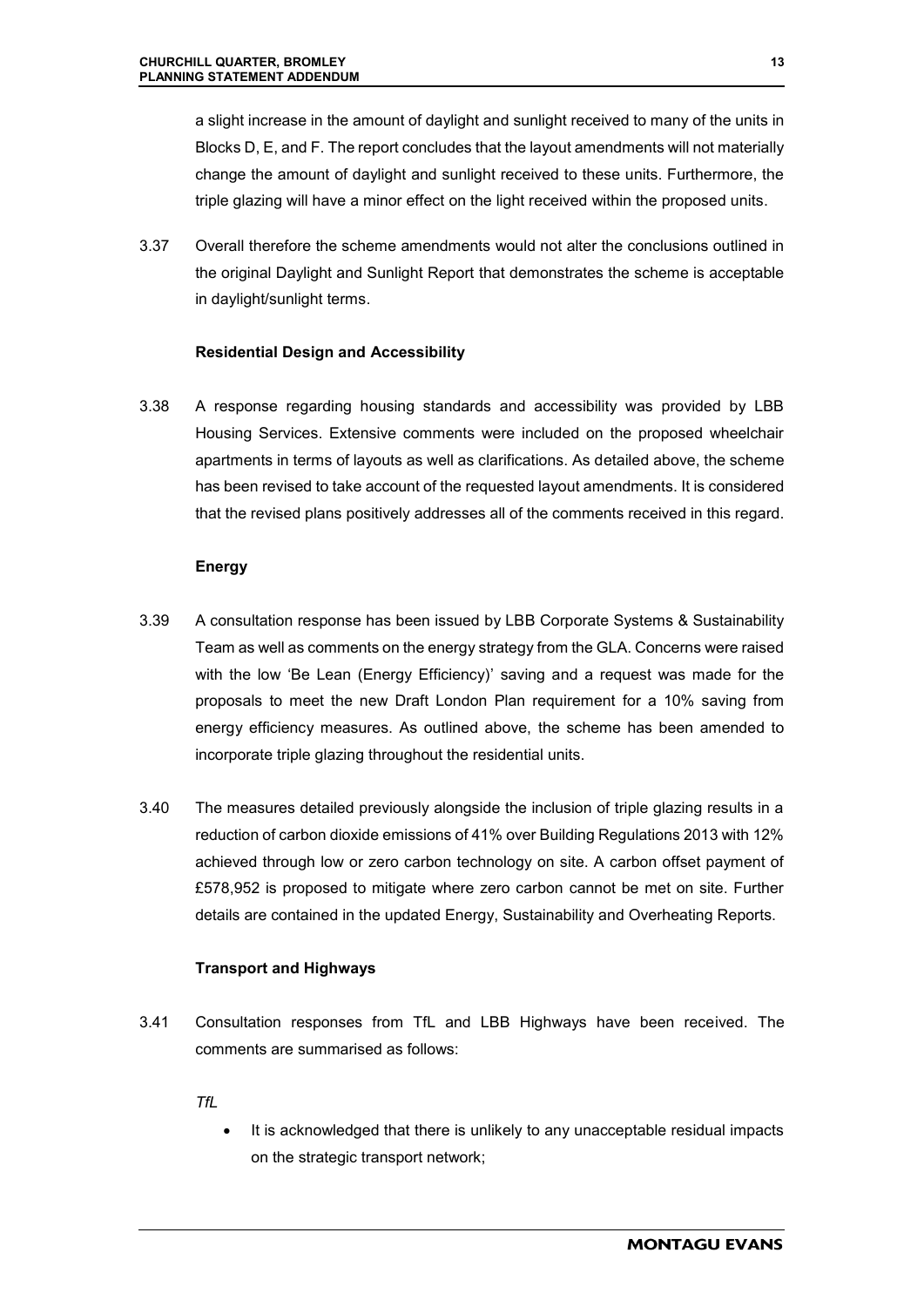- There is a suggestion for the proposals to be car free bar disabled provision given the Site's town centre Opportunity Area location with the highest PTAL;
- The residential disabled car parking provision meet the draft new London Plan standards. However, it should be demonstrated how the remaining bays (to a total of one per dwelling per 10% of dwellings) can be provided in the future, should demand arise;
- Request for 20% of car parking spaces to have active Electric Vehicle Charging Points (EVCP) with the remaining spaces having passive provision to be conditioned;
- To comply with the draft new London Plan, a minimum of two disabled spaces should be provided for the Church uses, with the remaining spaces provided for operational purposes only;
- The inclusion of two car club spaces is welcomed. It is requested that at least two years free car club membership for all residents should be secured through the S106 agreement. Residents should be prohibited from applying for car parking permits in the surrounding Controlled Parking Zone (CPZ), again secured in the S106 agreement;
- The proposed cycle parking provision exceeds the current London Plan standards and broadly accords with draft new London Plan standards which is welcomed. The applicant should seek to provide more long-stay spaces; and
- The proposed pedestrian links from Bromley High Street through the Site to Library Gardens are supported. A contribution of £25,000 towards legible London signage is requested.
- 3.42 In response to the feedback received, a Transport Statement Addendum has been prepared by Mayer Brown and is included with this submission. In response, to the comments from TfL, it is confirmed that the applicant accepts the request for a contribution towards legible London signage. Public realm and the landscaped spaces are a fundamental element of the proposals. With that said, it is not possible to accommodate additional cycle parking spaces from that currently proposed. On balance, the quantum and type is considered appropriate for the scheme. The configuration of the basement and spaces proposed also does not allow for noncompliant parking spaces to be converted. Again, the provision of disabled car parking spaces is considered acceptable.
- 3.43 With regards to the car parking provision for the church, this is based on specific requirements and in consultation with LBB highways, the provision of one disabled space is considered acceptable.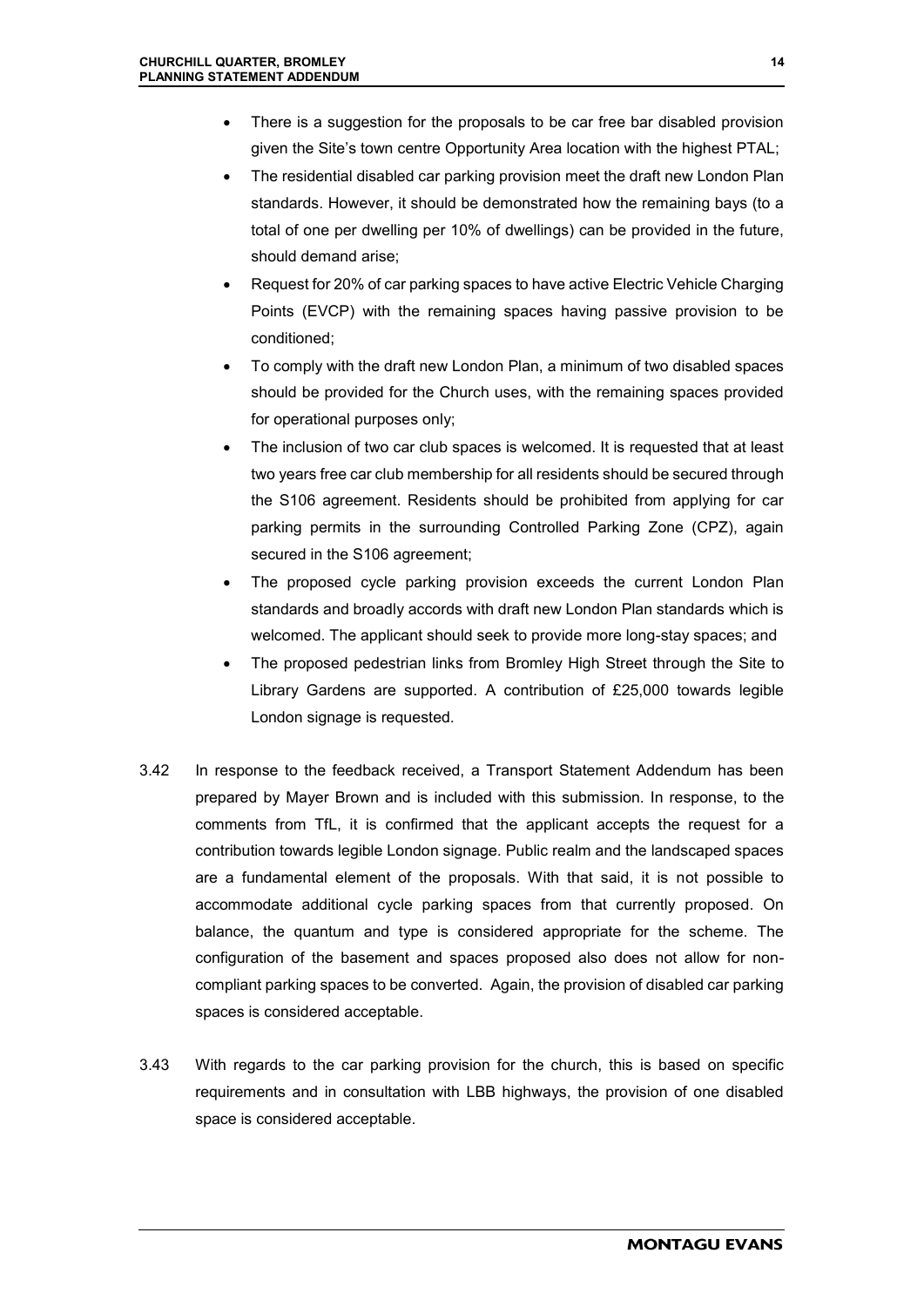*LBB* 

- Is it not considered that there will be any significant impacts on the surrounding road network;
- The number of car parking spaces is not sufficient;
- The cycle parking provision is acceptable; and
- The Council will not permit private on-street parking. The applicant should consider to stop up Churchill way or provide parking within the Site's curtilage for the church and servicing.
- 3.44 The Transport Statement Addendum reiterates that the Site's highly accessible location within Bromley town centre (PTAL 6) means residents and visitors can utilise sustainable transport modes. A package of measures including two car club spaces, car club provision, two year car club membership and prohibiting residents from obtaining a local parking permit mitigate the level of car parking provision. In consideration of the planning benefits including significant public realm and landscaping, the car parking provision is considered appropriate for the development.
- 3.45 In response to the comments regarding private on-street parking, a proposed stopping up plan has been prepared in consultation with LBB highways and is included in the Transport Statement Addendum.

#### **Surface Water Strategy / Drainage**

3.46 Comments in regards to drainage and the surface water strategy have been received from LBB and the GLA. Brand Consulting Engineers have reviewed and provided the response below:

#### Insufficient Design Information

*The proposed flood risk assessment and drainage proposals confirm that the Environment Agency designated Low Risk Flood Zone 01 site (chapter 4.8), is not at risk of flooding from the parameters designated by the EA, and reviewed in within Chapter 8. The proposed development will also further enhance the flood management through the development by targeting a greenfield discharge rate from the development, which is a significant betterment on the network, to that of the existing uncontrolled system (Refer to Chapter 9 Surface Water Management for this assessment and appraisal against the London Plan – Chapter 9.6). The suitability of the development has also been tested through the flood risk assessment via the sequential and exception testing in accordance with NPPF (section 6).* Surface Water Drainage Strategy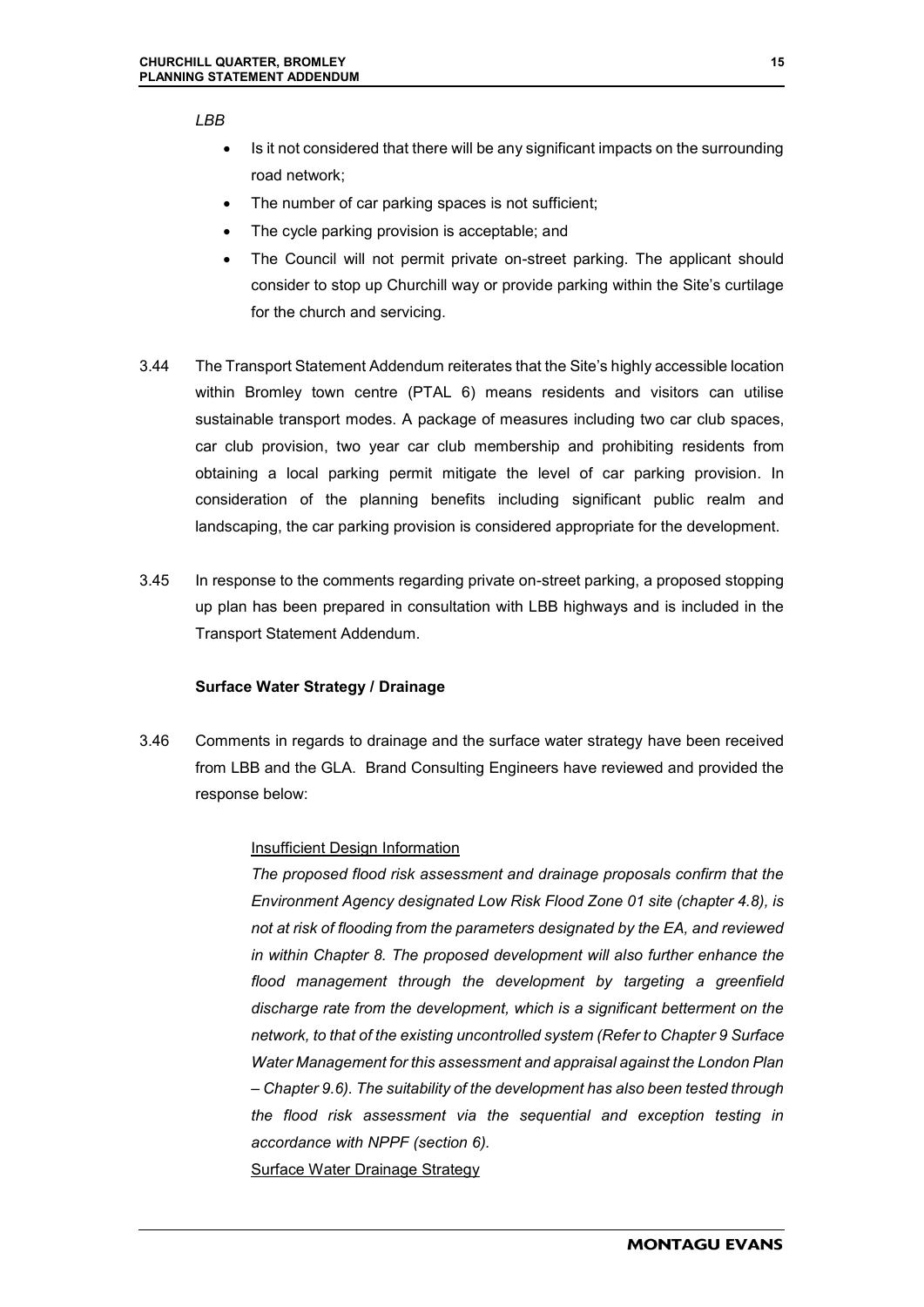*The proposed private system within the development is appraised for SUDs suitability and application within Chapter 9 of the FRA, including SUDS Appraisal in accordance with CIRIA C753, which includes the assessment and viability of all soakaway systems.* 

Detailing of SUDs Measures

*SUDs design proposals have been provided with Appendix Ga & Gb, with proprietary product calculations from manufacture Polypipe in Appendix F, all of which confirm that a greenfield runoff rate can be achieved. To confirm any specific concerns the following schedule outlines key design parameters discussed within the FRA:* 

|                                       | Refer to                                                                                                                                                                                                                                                                                                                                                                                                                                                                                                                      |
|---------------------------------------|-------------------------------------------------------------------------------------------------------------------------------------------------------------------------------------------------------------------------------------------------------------------------------------------------------------------------------------------------------------------------------------------------------------------------------------------------------------------------------------------------------------------------------|
| Run-off rate<br>and volume<br>control | Appendix F - Polypipe, Sustainable Drainage<br>Statement, Section 06 Calculations - Through<br>Stormflow analysis, calculations has been provided,<br>which includes catchment details, rainfall detailing,<br>storage details, outflow details and resulting, which<br>include critical storm identification, critical rainfall rates,<br>halftimes and required volume, with supporting time<br>entry profile curves.<br>This data has been integrated into the engineering<br>design has been presented within the FRA and |
|                                       | engineering layouts, - APPENDIX Ga, & Gb.                                                                                                                                                                                                                                                                                                                                                                                                                                                                                     |
| Attenuation<br>sizing                 | The attenuation requirements for the development are<br>calculated in Appendix F and presented within the<br>development within Appendix Ga & Gb.                                                                                                                                                                                                                                                                                                                                                                             |
| Run-off<br>treatment                  | Refer to FRA Chapter 9, section 9.7 SUDS Appraisal of<br>options, where the application of options in accordance<br>with CIRIA C753 and Engineering Proposals in<br>Appendix Ga & Gb, (drainage details including filtration<br>systems with membrane protection) and Appendix F -<br>Polypipe, Sustainable Drainage Statement, Section 3<br>drainage proposals.                                                                                                                                                              |
| Design for<br>exceedance              | Refer to FRA Chapter 12, Residual Risks - Design<br>Exceedance.                                                                                                                                                                                                                                                                                                                                                                                                                                                               |
| long term<br>management               | Refer to Appendix F - Polypipe, Sustainable Drainage<br>Statement, Section 06 Maintenance & FRA Chapter 12,<br>the management to residual risks through maintenance.                                                                                                                                                                                                                                                                                                                                                          |
| Quick<br>estimate<br>calculations     | Appendix F - Polypipe, Sustainable Drainage<br>Statement, Section 06 Calculations - Through<br>Stormflow analysis, calculations has been provided,<br>which includes catchment details, rainfall detailing,<br>storage details, outflow details and resulting, which<br>include critical storm identification, critical rainfall rates,<br>halftimes and required volume, with supporting time<br>entry profile curves.                                                                                                       |
| Engineering<br>Layout Plan            | Engineering Proposals are referenced and presented in<br>Appendix Ga & Gb.                                                                                                                                                                                                                                                                                                                                                                                                                                                    |

3.47 In the light of the above responses, it is considered that the comments in relation to surface water drainage are addressed.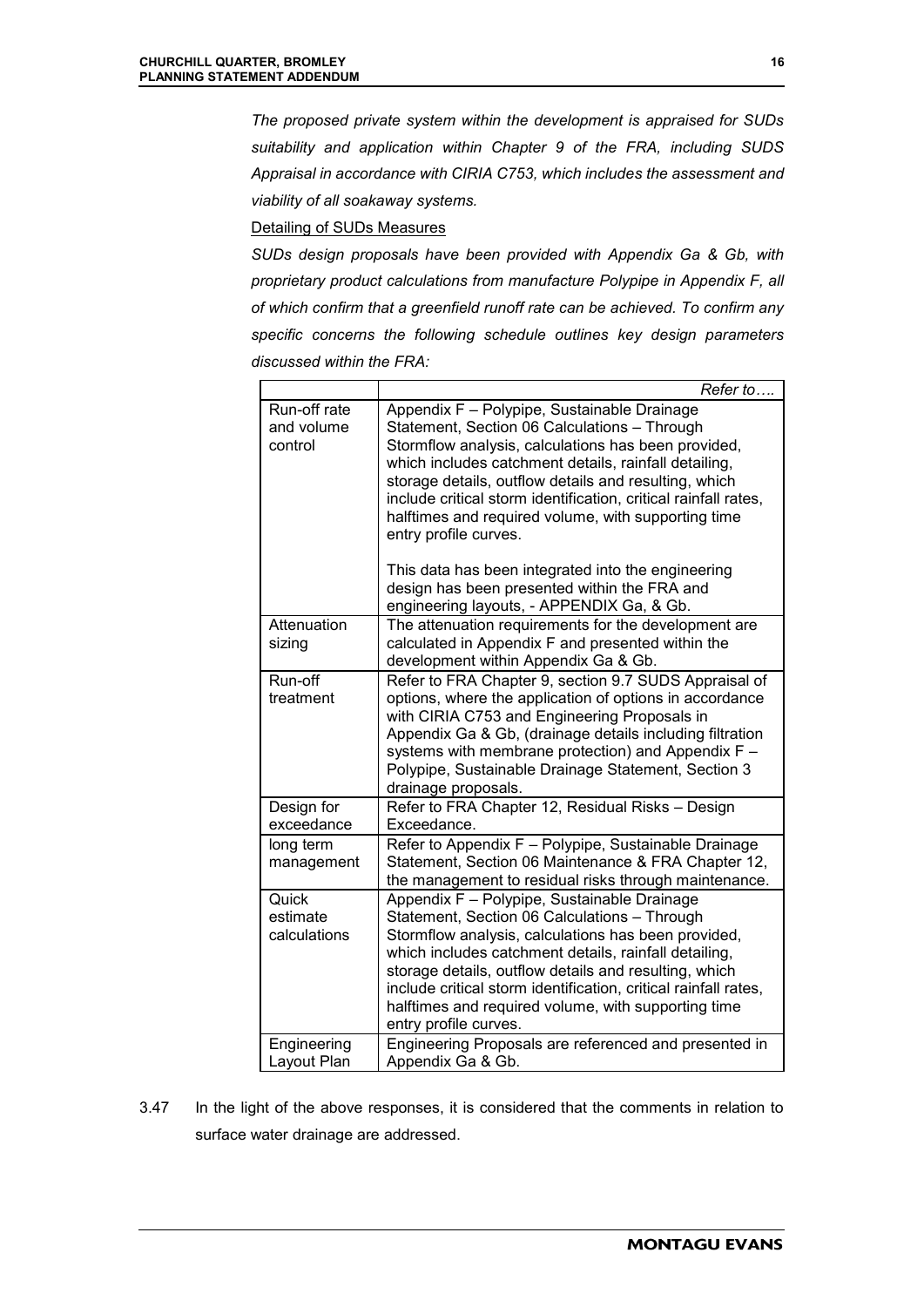#### **Ecology**

- 3.48 A Preliminary Ecological Appraisal and Bat Activity Report were submitted with the application. Schofield Lothian were instructed by LBB to review the reports. It was concluded that the reports were adequate for the application and the recommendations within them should be adhered to. Whilst no clarifications are required, it is highlighted that certain sections could benefit from further details. In the light of these comments, Richard Graves Associates have provided the responses below:
	- *SL Comment: Section 3 3.4 No mention of species of principal importance which includes soprano pipistrelle, noctule etc. The survey was not surveying for a specific species of principal importance therefore this is not considered to affect the report. This section is considered sufficient.* RG Response: It is not usual practice to refer to any bat species listed as species of principal importance (which the LPA has a duty to consider) as they and all bat species are fully protected by other legislation. LPAs have always been directed to regard protected species as a material consideration and must consider European Protected Species (all bats).
	- *SL Comment: Section 4.5 Recognition of the difficulty in distinguishing Myotis bats to the species level from call analysis should also be noted. Further detail would be useful here, however it would not affect the outcome of the report.* RG Response: Difficulty in distinguishing Myotis sp. calls is noted, although Daubenton's was determined, with the aid of our visual observations over the lake of typical hunting behaviour unlike any other UK native species (Ref: Dietz, C. von Helverson, O. & Nill Bats of Britain, Europe and Northwest Africa 2009), as per our detector limitations section.
	- *SL Comment: Section 4.5 Use of Elekon Batscanner Stereo calls cannot be recorded from this device which should be noted. Further details would be useful here, however it would not affect the outcome of the report*. RG Response: The Elekon Bat Scanner was not used to record calls, or separately from a time expansion detector. We use this as a backup as it is the most rain resistant detector we know. The stereo function also assists with visual tracking of the bats. The desktop study results are referenced in section 2.4 (pages 8 – 9). Of these records brown long-eared, noctule and Daubenton's are considered as historic (more than 5 years old). The common and soprano pipistrelle records (from 2013) are from a distance of 1.5 km. Records are of this type are typical of almost any data search carried out in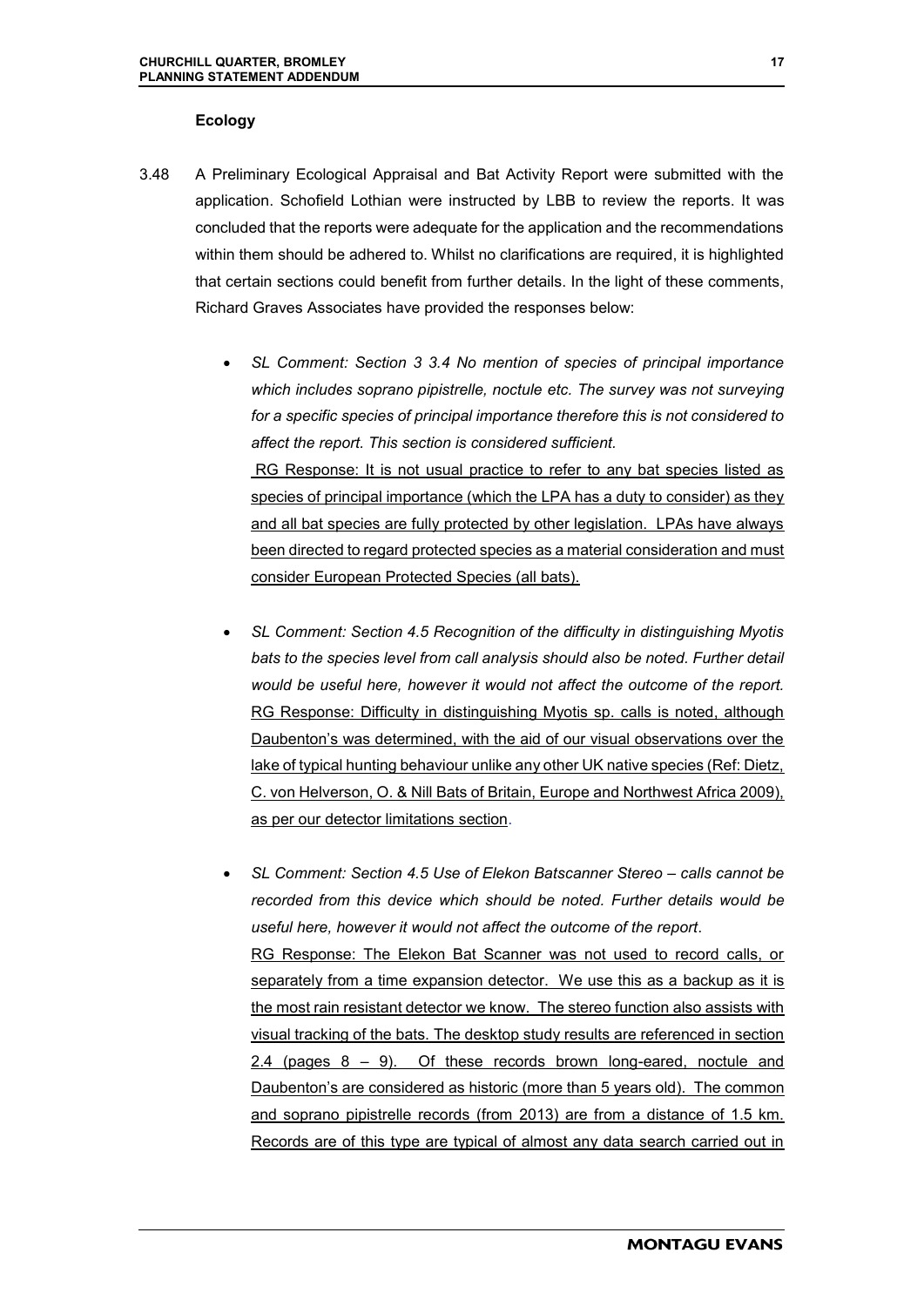Greater London and therefore do not add to our interpretation. Our activity survey recorded all of the desktop species and additional species.

 *SL Comment: Section 6 A time limit should be given indicating how long the particular ecological data should be relied on for decision-making purposes without the need to be updated e.g. for EPS licences 18-24 months. Further detail would be useful. The rest of the interpretation is clear and provides meaning and implications. The recommendations are also appropriate in line with the results.* 

RG Response: This comment is noted. The advice on this from Natural England may vary, depending on who provides it. We are due for some changes in licencing shortly. NE also require the ecologist to confirm they have visited the site no more than 3 months before. There will be a need to undertake internal inspections when access is available, with other surveys dependant on the timing / seasonality of the development programme.

#### **Land Ownership**

- 3.49 Within the GLA Stage 1 response, clarification is requested on the existing residential properties as well as land ownership across the Site. A land ownership plan (see Drawing PL-009) has been prepared to show the existing ownership across the Site. This illustrates that four existing properties at Ethelbert Close are within LBB's ownership. These properties are currently let on a temporary basis and are not provided as affordable homes controlled through any legal agreement. The remainder of the properties are privately owned of which the specific details are included in the Certificate B ownership schedule originally submitted with the planning application forms. None of the properties are within the affordable housing tenue and therefore there is not a requirement to replace on a like for like basis. Currently none of the existing properties are vacant.
- 3.50 Drawing PL-009 shows that when highways land and the area of Library Gardens which will remain as gardens is excluded, the land ownership split is 82% private and 18% public.
- 3.51 On this basis and applying the GLA's Affordable Housing criteria this would give rise to an affordable housing requirement of 154 units based on the 82:18 private public split. The proposed scheme delivers 142 units whilst this is lower than the policy compliant level it has been justified as the maximum affordable amount that the scheme can provide through the Viability Assessment.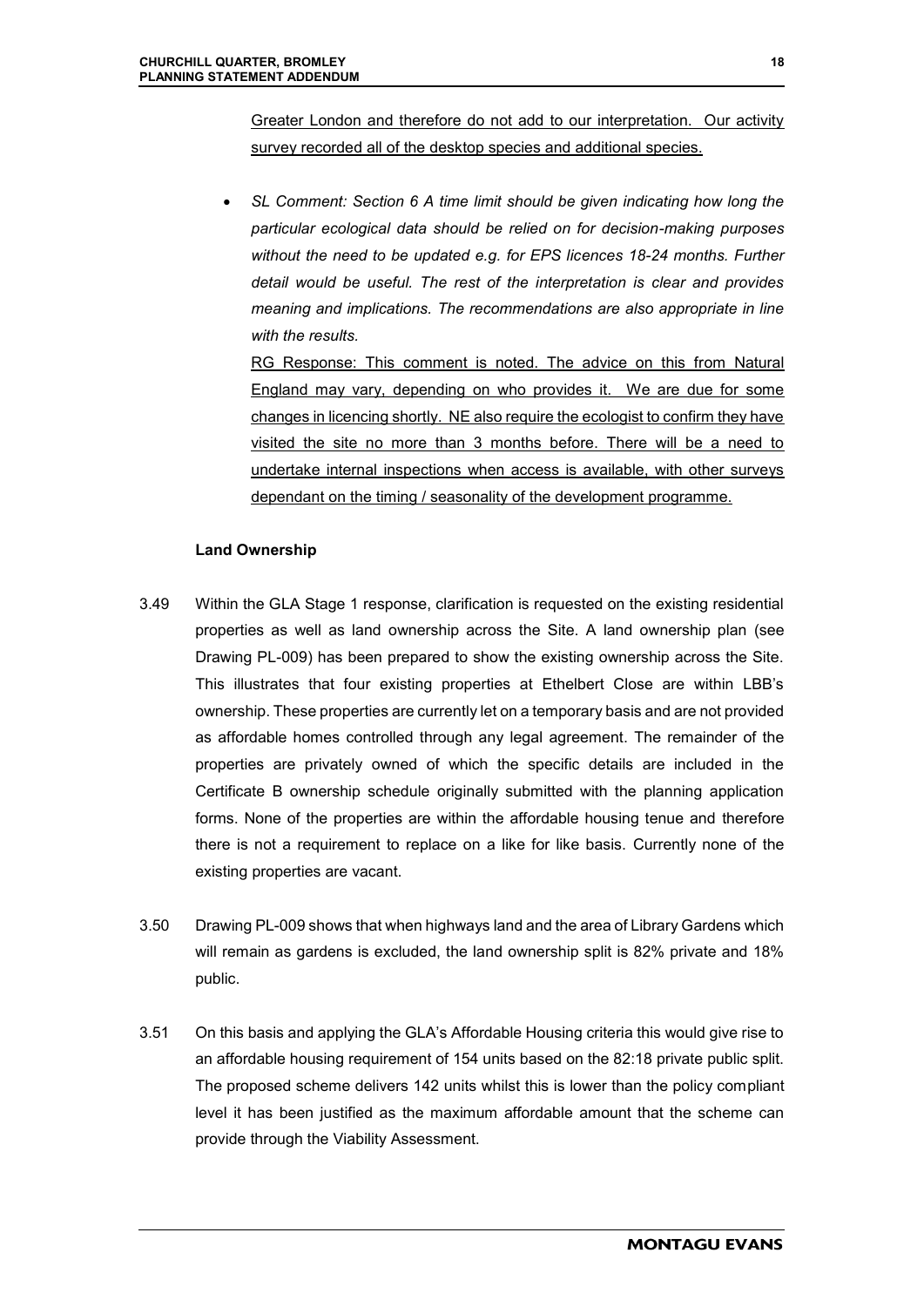#### **Proposed Conditions**

- 3.52 The following consultees have recommended specific planning conditions to be attached to the planning permission should consent be granted:
	- Samir Bougaci LBB Drainage;
	- Steve Glass LBB Environmental Health;
	- Chris Ryder LBB Trees;
	- Historic England Archaeology;
	- Thames Water;
	- Environment Agency;
	- Natural England; and
	- Metropolitan Police.
- 3.53 The recommended conditions have been reviewed and these are all considered acceptable by the applicant.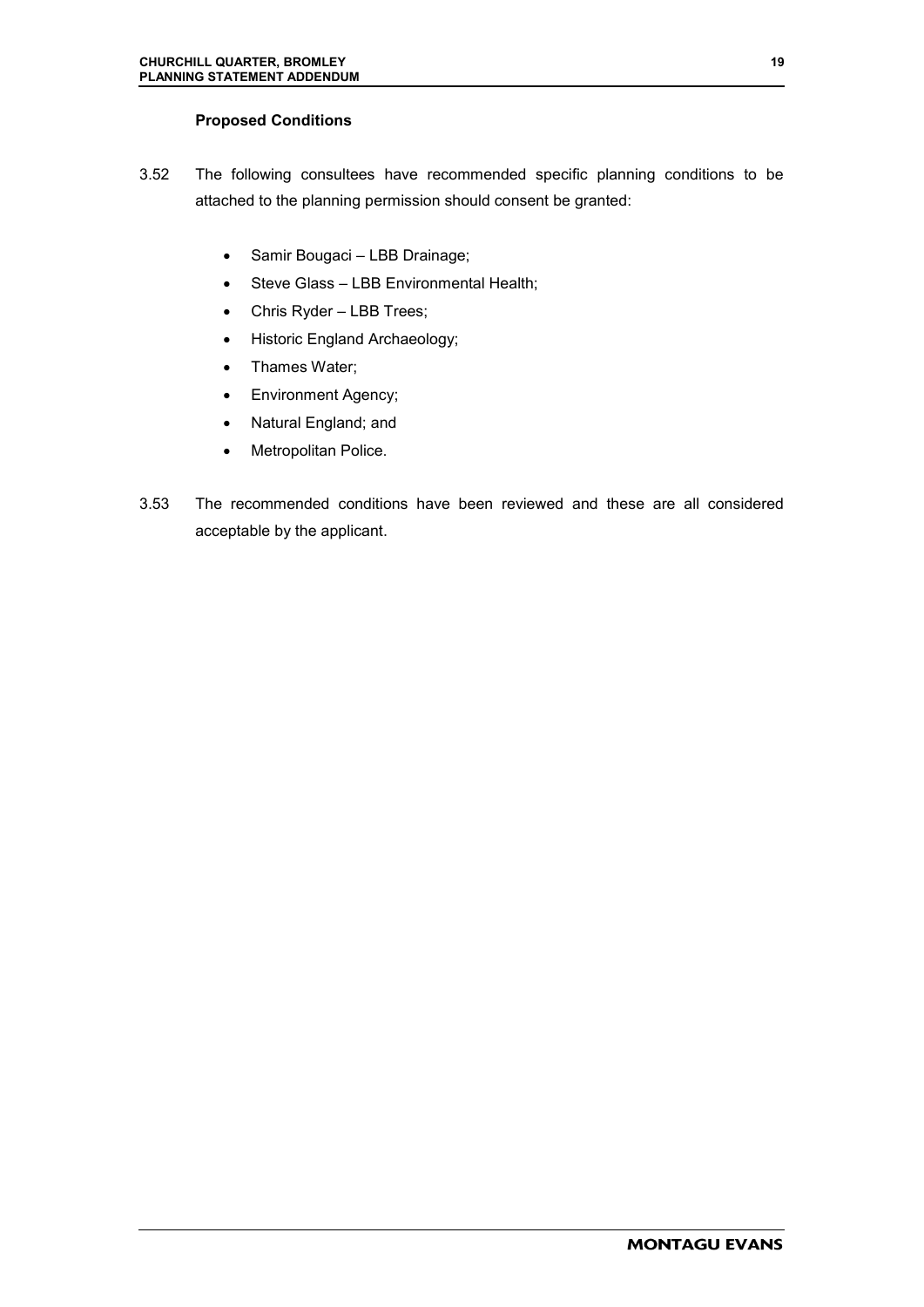#### **4.0 PLANNING BALANCE & CONCLUSIONS**

- 4.1 This section of the Planning Statement Addendum provides a planning balance assessment as required under the policies and section 38(6) of the 2004 Act.
- 4.2 Having regard to the assessment undertaken within the original Planning Statement and this Statement, we consider the planning benefits arising from this scheme can be summarised as follows:
	- Has evolved through extensive discussions with officers at LBB, the GLA and Design Council CABE prior to submission and during the determination process;
	- Optimises a previously developed site in a highly sustainable town centre location (PTAL6) with a mixed use scheme consistent with planning policy in the statutory Development Plan and NPPF 2018
	- The mix of uses positively align with the GLA and LBB objectives for Bromley Town Centre Opportunity Area and its Metropolitan Centre status as well as those of the adopted site allocation;
	- Re-provides commercial floorspace which will enhance the viability and vitality of the town centre;
	- Re-provides an increased quantum of community floorspace from that as existing on site;
	- Provides new business floorspace which will meet the needs of small, new start-up and creative businesses, seeking a town centre location;
	- Delivers high quality residential accommodation with a quantum which is both a strategic and local priority and will make a significant contribution towards LBBs strategic housing target;
	- Provides a mix of residential units which addresses an identified need;
	- Includes 142 on-site affordable housing units;
	- Delivers high quality public realm including dedicated play space;
	- Results in a net gain of Urban Open Space;
	- Delivers a high quality design which responds to the character of the surrounding area whilst respecting Bromley Town Conservation Area;
	- Provides a quantum of development in terms of bulk, scale and massing that respects the surrounding area and is consistent with similar built relationships found elsewhere in the town centre; and
	- Is in accordance with relevant planning policy at the national, regional and local level and delivers sustainable development.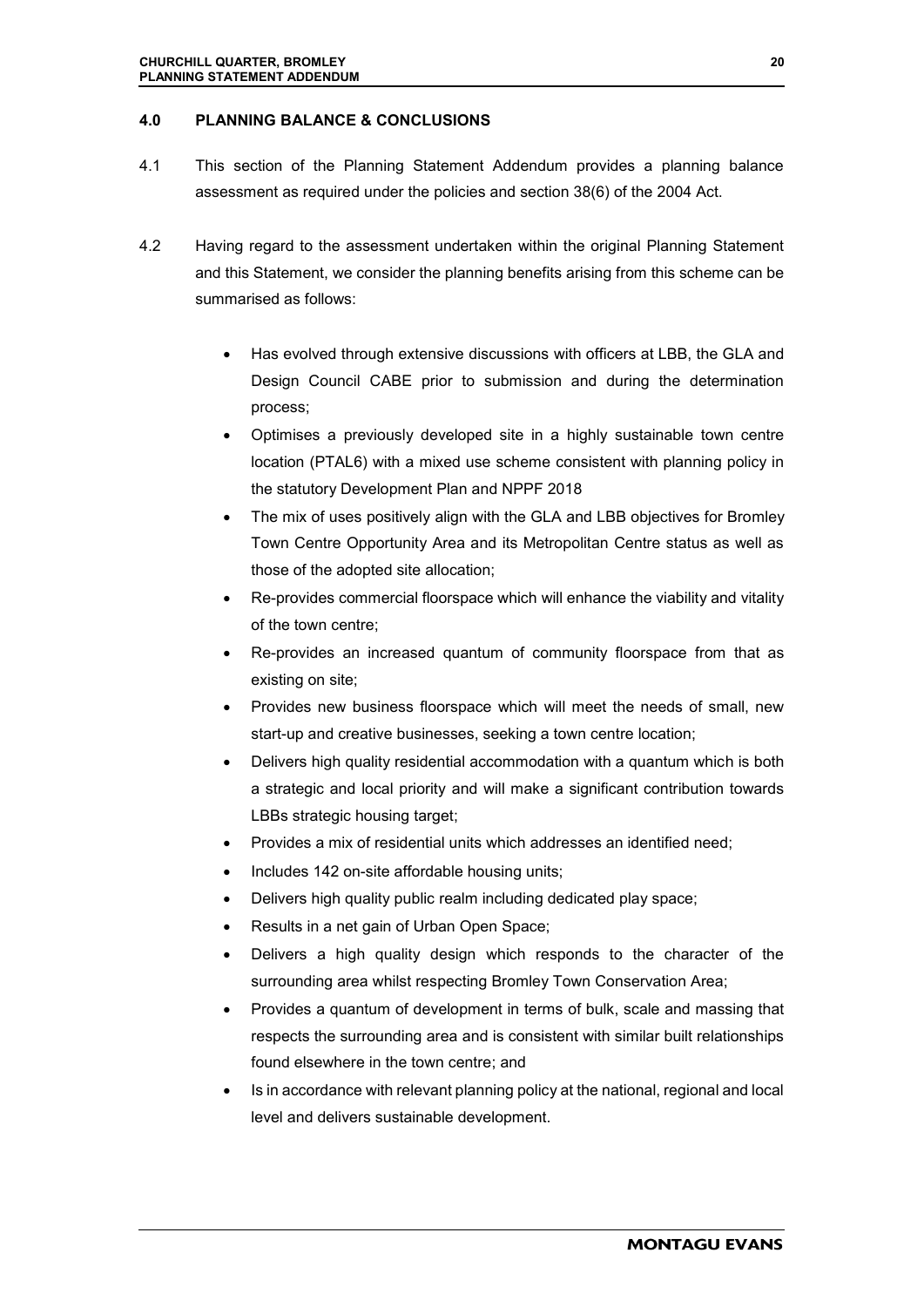- 4.3 In undertaking the proper planning balance judgement it is acknowledged that there is some harm arising from the scheme (albeit less than substantial harm) on the adjoining conservation area. However, the above benefits arising from the scheme significantly and demonstrably outweigh the benefits, when assessed against the statutory development plan and policies in the NPPF 2018 taken as whole.
- 4.4 On this basis therefore planning permission should be granted.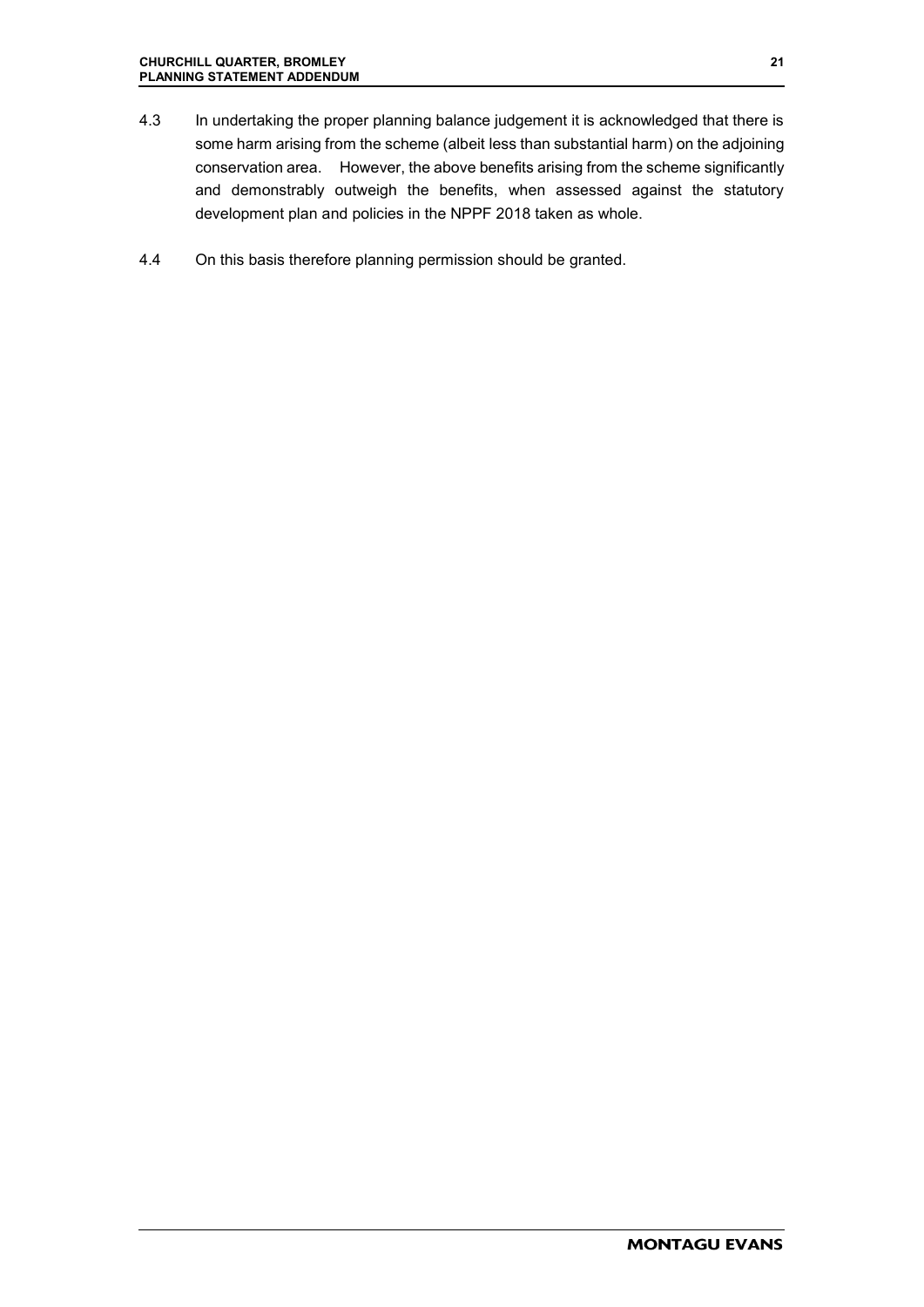**APPENDIX 1 UPDATED DRAWING SCHEDULE – CG-2 REV A**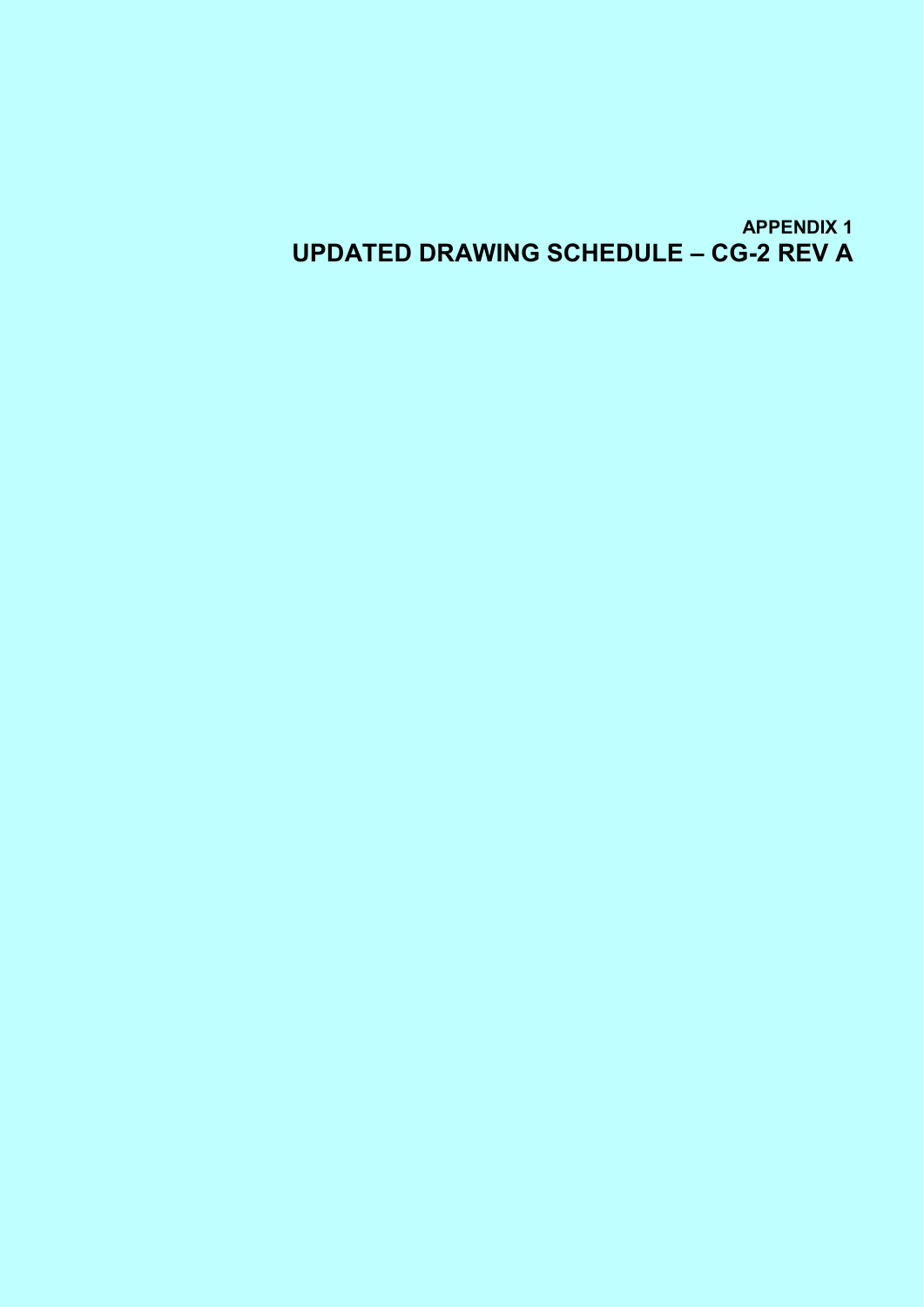#### **TOWN AND COUNTRY PLANNING ACT 1990 (AS AMENDED) CHURCHILL QUARTER, LB BROMLEY SCHEDULE OF APPLICATION DRAWINGS (CG-2 REV A) SUBMITTED ON 11 MAY, 8 JUNE AND 17 DECEMBER 2018**



| <b>DRAWING</b><br>NO.   | <b>DRAWING TITLE</b>                  | <b>SCALE</b>         | 11 MAY & 8<br><b>JUN REV</b> | 17 DEC                    |
|-------------------------|---------------------------------------|----------------------|------------------------------|---------------------------|
|                         | <b>EXISTING SITE</b>                  |                      |                              |                           |
| PL-001                  | LOCATION PLAN / REDLINE BOUNDARY      | 1:1250 @ A3          |                              |                           |
| PL-002                  | <b>EXISTING SITE PLAN</b>             | 1:500 @ A3           |                              |                           |
| PL-004                  | EXISTING SITE ELEVATIONS AA & BB      | 1:500 @ A3           |                              |                           |
| PL-005                  | EXISTING SITE ELEVATIONS CC & DD      | 1:500 @ A3           | $\overline{\phantom{a}}$     | -                         |
| PL-006                  | <b>EXISTING SITE SECTION EE</b>       | 1:500 @ A3           | $\overline{\phantom{a}}$     | -                         |
| PL-007                  | <b>DEMOLITION PLAN</b>                | 1:250 @ A1           |                              |                           |
| PL-008                  | <b>LOCATION PLAN</b>                  | 1:1250 @ A1          |                              |                           |
| PL-009                  | <b>EXISTING SITE - LAND OWNERSHIP</b> | 1:500 @A3            |                              |                           |
|                         | <b>STRATEGY PLANS</b>                 |                      |                              |                           |
| PL-024                  | LANDSWAP URBAN OPEN SPACE             | 1:1000 @ A3          |                              |                           |
|                         | <b>BLOCK PLANS</b>                    |                      |                              |                           |
| PL-050                  | <b>SITE PLAN</b>                      | 1:500 @ A3           |                              | A                         |
| PL-051                  | <b>ROOF PLAN</b>                      | 1:500 @ A3           |                              | B                         |
|                         | <b>BLOCK ABC FLOOR PLANS</b>          |                      |                              |                           |
| <b>PL-ABC-120</b>       | BLOCK ABC - BASEMENT LEVEL G-2        | 1:250 @ A3           |                              | A                         |
| <b>PL-ABC-121</b>       | BLOCK ABC - BASEMENT LEVEL G-1        | 1:250 @ A3           |                              | $\boldsymbol{\mathsf{A}}$ |
| <b>PL-ABC-122</b>       | BLOCK ABC - GROUND FLOOR PLAN         | 1:250 @ A3           | $\blacksquare$               | $\boldsymbol{\mathsf{A}}$ |
| <b>PL-ABC-123</b>       | BLOCK ABC - 1ST FLOOR PLAN            | 1:250 @ A3           | $\blacksquare$               | A                         |
| PL-ABC-124              | BLOCK ABC - 2ND-5TH FLOOR PLAN        | 1:250 @ A3           |                              | A                         |
| <b>PL-ABC-125</b>       | BLOCK ABC - 6TH FLOOR PLAN            | 1:250 @ A3           |                              | A                         |
| PL-ABC-126              | BLOCK ABC - 7TH FLOOR PLAN            | 1:250 @ A3           |                              | A                         |
| PL-ABC-127              | BLOCK ABC - 8TH FLOOR PLAN            | 1:250 @ A3           |                              | A                         |
| PL-ABC-128              | BLOCK ABC - 9TH FLOOR PLAN            | 1:250 @ A3           | $\overline{\phantom{0}}$     | $\boldsymbol{\mathsf{A}}$ |
| PL-ABC-129              | BLOCK ABC - 10TH FOOR PLAN            | 1:250 @ A3           | $\overline{\phantom{a}}$     | $\boldsymbol{\mathsf{A}}$ |
| PL-ABC-130              | BLOCK ABC - 11TH-12TH FLOOR PLAN      | 1:250 @ A3           | $\blacksquare$               | $\blacksquare$            |
| PL-ABC-131              | BLOCK ABC - 13TH-14TH FLOOR PLAN      | 1:250 @ A3           |                              | A                         |
| PL-ABC-132              | <b>BLOCK ABC - ROOF PLAN</b>          | 1:250 @ A3           |                              |                           |
|                         |                                       |                      |                              |                           |
| <b>PL-DEF-135</b>       | <b>BLOCK DEF - BASEMENT LEVEL G-2</b> | 1:250 @ A3           |                              | A                         |
| <b>PL-DEF-136</b>       | <b>BLOCK DEF - BASEMENT LEVEL G-1</b> | 1:250 @ A3           | $\overline{\phantom{a}}$     | A                         |
| <b>PL-DEF-137</b>       | BLOCK DEF - GROUND FLOOR PLAN         | 1:250 @ A3           |                              | $\sf B$                   |
| PL-DEF-138              | BLOCK DEF - 1ST FLOOR PLAN            | 1:250 @ A3           |                              | $\boldsymbol{\mathsf{A}}$ |
| <b>PL-DEF-139</b>       | BLOCK DEF - 2ND-5TH FLOOR PLAN        | 1:250 @ A3           |                              | A                         |
| PL-DEF-140              | BLOCK DEF - 6TH FLOOR PLAN            | 1:250 @ A3           |                              | A                         |
| <b>PL-DEF-141</b>       | BLOCK DEF - 7TH-9TH FLOOR PLAN        | 1:250 $@$ A3         |                              | A                         |
| <b>PL-DEF-142</b>       | BLOCK DEF - 10TH FOOR PLAN            | 1:250 @ A3           | $\overline{\phantom{a}}$     | A                         |
| <b>PL-DEF-143</b>       | BLOCK DEF - 11TH FLOOR PLAN           | 1:250 @ A3           |                              | $\overline{\phantom{a}}$  |
| PL-DEF-144              | BLOCK DEF - 12TH-13TH FLOOR PLAN      | 1:250 @ A3           |                              |                           |
| <b>PL-DEF-145</b>       | <b>BLOCK DEF - ROOF PLAN</b>          | 1:250 @ A3           |                              |                           |
|                         | <b>BLOCK G FLOOR PLANS</b>            |                      |                              |                           |
| <b>PL-G-150</b>         | <b>BLOCK G: GROUND FLOOR PLAN</b>     | 1:250 $@$ A3         | ۰                            | $\overline{\phantom{a}}$  |
| <b>PL-G-151</b>         | <b>BLOCK G: 1ST FLOOR PLAN</b>        | 1:250 @ A3           |                              |                           |
| <b>PL-G-152</b>         | BLOCK G: 2ND-3RD FLOOR PLAN           | 1:250 @ A3           |                              | A                         |
| PL-G-153                | <b>BLOCK G: 4TH-5TH FLOOR PLAN</b>    | 1:250 @ A3           |                              | ۰.                        |
| <b>PL-G-154</b>         | <b>BLOCK G: 6TH FLOOR PLAN</b>        | 1:250 @ A3           |                              |                           |
| PL-G-155                | <b>BLOCK G: ROOF PLAN</b>             | 1:250 $@$ A3         |                              |                           |
|                         | <b>CAR PARKING LAYOUTS</b>            |                      |                              |                           |
| <b>PL-G-156</b>         | BASEMENT CAR PARKING LAYOUT           | 1:500 @ A3           |                              | A                         |
| <b>PL-G-158</b>         | SITE CAR PARKING LAYOUT               | $1:500 \text{ @ A3}$ |                              | A                         |
| <b>WHEELCHAIR UNITS</b> |                                       |                      |                              |                           |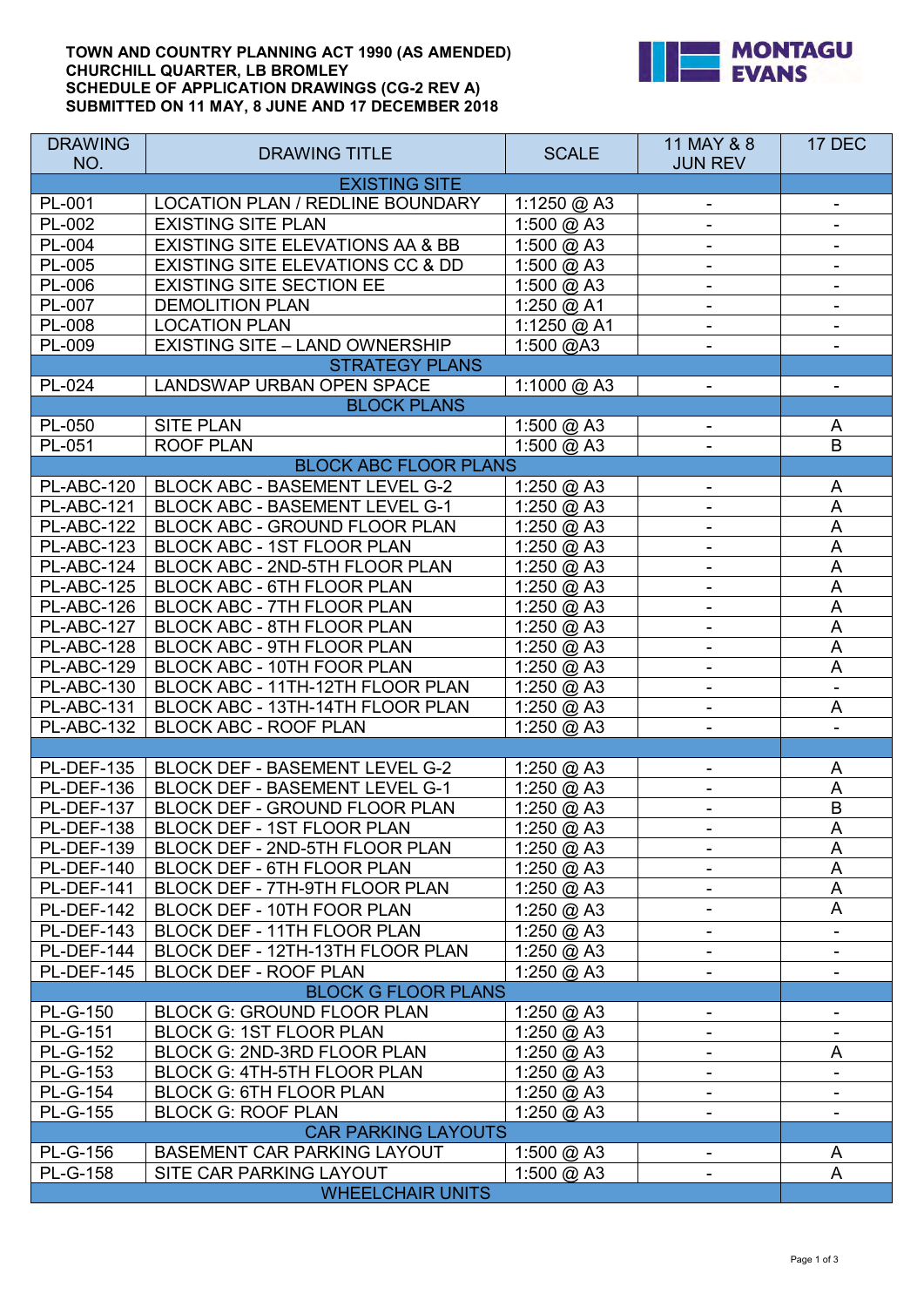#### **TOWN AND COUNTRY PLANNING ACT 1990 (AS AMENDED) CHURCHILL QUARTER, LB BROMLEY SCHEDULE OF APPLICATION DRAWINGS (CG-2 REV A) SUBMITTED ON 11 MAY, 8 JUNE AND 17 DECEMBER 2018**



| A<br>WHEELCHAIR UNIT - INTERNAL LAYOUT -<br>PL-170<br>1:50 @ A3<br><b>BLOCK A: 2B3P</b><br><b>WHEELCHAIR UNIT - INTERNAL LAYOUT -</b><br>$\mathsf{A}$<br>1:50 @ A3<br>PL-171<br><b>BLOCK D: 1B2P</b><br>A<br><b>WHEELCHAIR UNIT - INTERNAL LAYOUT -</b><br>PL-172<br>1:50 @ A3<br><b>BLOCK D: 2B4P</b><br>A<br>WHEELCHAIR UNIT - INTERNAL LAYOUT -<br>PL-173<br>1:50 @ A3<br><b>BLOCK E: 2B3P</b><br>A<br>WHEELCHAIR UNIT - INTERNAL LAYOUT -<br>PL-174<br>1:50 @ A3<br><b>BLOCK F: 2B3P (1)</b><br>$\mathsf{A}$<br><b>WHEELCHAIR UNIT - INTERNAL LAYOUT -</b><br>1:50 $@$ A3<br>PL-175<br><b>BLOCK F: 2B3P (2)</b><br><b>ELEVATIONS</b><br>PL-190<br>SITE ELEVATION AA<br>1:500 @ A3<br>A<br>$\overline{\text{C}}$<br>PL-191<br>SITE ELEVATION BB<br>1:500 @ A3<br>$\boldsymbol{\mathsf{A}}$<br>$\mathsf{A}$<br>PL-192<br>SITE ELEVATION CC<br>1:500 @ A3<br>$\overline{\phantom{a}}$<br>PL-193<br>$1:500 \text{ @ A3}$<br>SITE ELEVATION DD<br>A<br>$\overline{PL-194}$<br>SITE SECTION EE<br>1:500 @ A3<br>A<br>B<br>PL-200<br><b>BLOCK AFG NORTH ELEVATION</b><br>1:250 @ A3<br>A<br><b>BLOCK ABC EAST ELEVATION</b><br>PL-201<br>1:250 @ A3<br>A<br>B<br>$\boldsymbol{\mathsf{A}}$<br>$\sf B$<br>PL-202<br><b>BLOCK ABC WEST ELEVATION</b><br>1:250 @ A3<br>$\overline{A}$<br>$\sf B$<br>PL-203<br><b>BLOCK CD SOUTH ELEVATION</b><br>1:250 @ A3<br>PL-204<br>A<br>$\mathsf B$<br><b>BLOCK DEF EAST ELEVATION</b><br>1:250 @ A3<br>PL-205<br><b>BLOCK DEF WEST ELEVATION</b><br>A<br>$\sf B$<br>1:250 @ A3<br>$\overline{A}$<br>BLOCK G WEST ELEVATION & SOUTH<br>B<br>PL-206<br>1:250 @ A3<br>PL-207<br>BLOCK G SOUTH & EAST ELEVATIONS<br>$\overline{A}$<br>B<br>1:250 @ A3<br>$\overline{\mathsf{A}}$<br><b>PL-208</b><br><b>BLOCK G NORTH ELEVATION</b><br>1:250 @ A3<br><b>SECTIONS</b><br>PL-300<br><b>SECTION AA</b><br>1:250 @ A3<br>B<br>A<br>B<br>PL-301<br>$\boldsymbol{\mathsf{A}}$<br><b>SECTION BB</b><br>1:250 @ A3<br>$\overline{A}$<br>PL-302<br><b>SECTION CC</b><br>B<br>$1:250 \text{ @ A3}$<br>PL-303<br><b>SECTION DD</b><br>A<br>1:250 @ A3<br>PL-305<br><b>SECTION FF</b><br>1:250 @ A3<br>$\boldsymbol{\mathsf{A}}$<br><b>DETAILS</b><br><b>BLOCK F NORTH ELEVATION -</b><br><b>PL-400</b><br>A<br>COMMERCIAL GROUND FLOOR FAÇADE<br>1:50 $@$ A3<br>& RECESSED BALCONY DETAIL<br>PL-401<br><b>BLOCK F NORTH ELEVATION -</b><br>A<br>RECESSED BALCONY AND TERRACE<br>1:50 @ A3<br>PARAPET DETAIL<br>PL-402<br><b>BLOCK E EAST ELEVATION -</b><br>A<br>PROJECTING BALCONY AND ROOF<br>1:50 @ A3<br>PARAPET DETAIL<br><b>BLOCK A WEST ELEVATION - HALF</b><br>PL-403<br>A<br>PROJECTING BALCONY AND ROOF<br>1:50 $@$ A3<br>PARAPET DETAIL<br><b>MECHANICAL SCHEMATICS</b><br>SCH-56-01<br><b>HEATING SCHEMATIC SHEET 1 OF 7-</b><br>D <sub>2</sub><br>NTS @ A1<br><b>SCH-56-02</b><br><b>HEATING SCHEMATIC SHEET 2 OF 7-</b><br>D <sub>2</sub><br><b>NTS @ A1</b><br><b>SCH-56-03</b><br><b>HEATING SCHEMATIC SHEET 3 OF 7-</b><br>D <sub>2</sub><br><b>NTS @ A1</b><br><b>SCH-56-04</b><br>D <sub>2</sub><br><b>HEATING SCHEMATIC SHEET 4 OF 7-</b><br><b>NTS @ A1</b> |  |  |  |  |  |
|----------------------------------------------------------------------------------------------------------------------------------------------------------------------------------------------------------------------------------------------------------------------------------------------------------------------------------------------------------------------------------------------------------------------------------------------------------------------------------------------------------------------------------------------------------------------------------------------------------------------------------------------------------------------------------------------------------------------------------------------------------------------------------------------------------------------------------------------------------------------------------------------------------------------------------------------------------------------------------------------------------------------------------------------------------------------------------------------------------------------------------------------------------------------------------------------------------------------------------------------------------------------------------------------------------------------------------------------------------------------------------------------------------------------------------------------------------------------------------------------------------------------------------------------------------------------------------------------------------------------------------------------------------------------------------------------------------------------------------------------------------------------------------------------------------------------------------------------------------------------------------------------------------------------------------------------------------------------------------------------------------------------------------------------------------------------------------------------------------------------------------------------------------------------------------------------------------------------------------------------------------------------------------------------------------------------------------------------------------------------------------------------------------------------------------------------------------------------------------------------------------------------------------------------------------------------------------------------------------------------------------------------------------------------------------------------------------------------------------------------------------------------------------------------------------------------------------------------------------------------------------------------------------------------------------------------------------------------------------------------------------------------------------------------------------------------------------------------------|--|--|--|--|--|
|                                                                                                                                                                                                                                                                                                                                                                                                                                                                                                                                                                                                                                                                                                                                                                                                                                                                                                                                                                                                                                                                                                                                                                                                                                                                                                                                                                                                                                                                                                                                                                                                                                                                                                                                                                                                                                                                                                                                                                                                                                                                                                                                                                                                                                                                                                                                                                                                                                                                                                                                                                                                                                                                                                                                                                                                                                                                                                                                                                                                                                                                                                    |  |  |  |  |  |
|                                                                                                                                                                                                                                                                                                                                                                                                                                                                                                                                                                                                                                                                                                                                                                                                                                                                                                                                                                                                                                                                                                                                                                                                                                                                                                                                                                                                                                                                                                                                                                                                                                                                                                                                                                                                                                                                                                                                                                                                                                                                                                                                                                                                                                                                                                                                                                                                                                                                                                                                                                                                                                                                                                                                                                                                                                                                                                                                                                                                                                                                                                    |  |  |  |  |  |
|                                                                                                                                                                                                                                                                                                                                                                                                                                                                                                                                                                                                                                                                                                                                                                                                                                                                                                                                                                                                                                                                                                                                                                                                                                                                                                                                                                                                                                                                                                                                                                                                                                                                                                                                                                                                                                                                                                                                                                                                                                                                                                                                                                                                                                                                                                                                                                                                                                                                                                                                                                                                                                                                                                                                                                                                                                                                                                                                                                                                                                                                                                    |  |  |  |  |  |
|                                                                                                                                                                                                                                                                                                                                                                                                                                                                                                                                                                                                                                                                                                                                                                                                                                                                                                                                                                                                                                                                                                                                                                                                                                                                                                                                                                                                                                                                                                                                                                                                                                                                                                                                                                                                                                                                                                                                                                                                                                                                                                                                                                                                                                                                                                                                                                                                                                                                                                                                                                                                                                                                                                                                                                                                                                                                                                                                                                                                                                                                                                    |  |  |  |  |  |
|                                                                                                                                                                                                                                                                                                                                                                                                                                                                                                                                                                                                                                                                                                                                                                                                                                                                                                                                                                                                                                                                                                                                                                                                                                                                                                                                                                                                                                                                                                                                                                                                                                                                                                                                                                                                                                                                                                                                                                                                                                                                                                                                                                                                                                                                                                                                                                                                                                                                                                                                                                                                                                                                                                                                                                                                                                                                                                                                                                                                                                                                                                    |  |  |  |  |  |
|                                                                                                                                                                                                                                                                                                                                                                                                                                                                                                                                                                                                                                                                                                                                                                                                                                                                                                                                                                                                                                                                                                                                                                                                                                                                                                                                                                                                                                                                                                                                                                                                                                                                                                                                                                                                                                                                                                                                                                                                                                                                                                                                                                                                                                                                                                                                                                                                                                                                                                                                                                                                                                                                                                                                                                                                                                                                                                                                                                                                                                                                                                    |  |  |  |  |  |
|                                                                                                                                                                                                                                                                                                                                                                                                                                                                                                                                                                                                                                                                                                                                                                                                                                                                                                                                                                                                                                                                                                                                                                                                                                                                                                                                                                                                                                                                                                                                                                                                                                                                                                                                                                                                                                                                                                                                                                                                                                                                                                                                                                                                                                                                                                                                                                                                                                                                                                                                                                                                                                                                                                                                                                                                                                                                                                                                                                                                                                                                                                    |  |  |  |  |  |
|                                                                                                                                                                                                                                                                                                                                                                                                                                                                                                                                                                                                                                                                                                                                                                                                                                                                                                                                                                                                                                                                                                                                                                                                                                                                                                                                                                                                                                                                                                                                                                                                                                                                                                                                                                                                                                                                                                                                                                                                                                                                                                                                                                                                                                                                                                                                                                                                                                                                                                                                                                                                                                                                                                                                                                                                                                                                                                                                                                                                                                                                                                    |  |  |  |  |  |
|                                                                                                                                                                                                                                                                                                                                                                                                                                                                                                                                                                                                                                                                                                                                                                                                                                                                                                                                                                                                                                                                                                                                                                                                                                                                                                                                                                                                                                                                                                                                                                                                                                                                                                                                                                                                                                                                                                                                                                                                                                                                                                                                                                                                                                                                                                                                                                                                                                                                                                                                                                                                                                                                                                                                                                                                                                                                                                                                                                                                                                                                                                    |  |  |  |  |  |
|                                                                                                                                                                                                                                                                                                                                                                                                                                                                                                                                                                                                                                                                                                                                                                                                                                                                                                                                                                                                                                                                                                                                                                                                                                                                                                                                                                                                                                                                                                                                                                                                                                                                                                                                                                                                                                                                                                                                                                                                                                                                                                                                                                                                                                                                                                                                                                                                                                                                                                                                                                                                                                                                                                                                                                                                                                                                                                                                                                                                                                                                                                    |  |  |  |  |  |
|                                                                                                                                                                                                                                                                                                                                                                                                                                                                                                                                                                                                                                                                                                                                                                                                                                                                                                                                                                                                                                                                                                                                                                                                                                                                                                                                                                                                                                                                                                                                                                                                                                                                                                                                                                                                                                                                                                                                                                                                                                                                                                                                                                                                                                                                                                                                                                                                                                                                                                                                                                                                                                                                                                                                                                                                                                                                                                                                                                                                                                                                                                    |  |  |  |  |  |
|                                                                                                                                                                                                                                                                                                                                                                                                                                                                                                                                                                                                                                                                                                                                                                                                                                                                                                                                                                                                                                                                                                                                                                                                                                                                                                                                                                                                                                                                                                                                                                                                                                                                                                                                                                                                                                                                                                                                                                                                                                                                                                                                                                                                                                                                                                                                                                                                                                                                                                                                                                                                                                                                                                                                                                                                                                                                                                                                                                                                                                                                                                    |  |  |  |  |  |
|                                                                                                                                                                                                                                                                                                                                                                                                                                                                                                                                                                                                                                                                                                                                                                                                                                                                                                                                                                                                                                                                                                                                                                                                                                                                                                                                                                                                                                                                                                                                                                                                                                                                                                                                                                                                                                                                                                                                                                                                                                                                                                                                                                                                                                                                                                                                                                                                                                                                                                                                                                                                                                                                                                                                                                                                                                                                                                                                                                                                                                                                                                    |  |  |  |  |  |
|                                                                                                                                                                                                                                                                                                                                                                                                                                                                                                                                                                                                                                                                                                                                                                                                                                                                                                                                                                                                                                                                                                                                                                                                                                                                                                                                                                                                                                                                                                                                                                                                                                                                                                                                                                                                                                                                                                                                                                                                                                                                                                                                                                                                                                                                                                                                                                                                                                                                                                                                                                                                                                                                                                                                                                                                                                                                                                                                                                                                                                                                                                    |  |  |  |  |  |
|                                                                                                                                                                                                                                                                                                                                                                                                                                                                                                                                                                                                                                                                                                                                                                                                                                                                                                                                                                                                                                                                                                                                                                                                                                                                                                                                                                                                                                                                                                                                                                                                                                                                                                                                                                                                                                                                                                                                                                                                                                                                                                                                                                                                                                                                                                                                                                                                                                                                                                                                                                                                                                                                                                                                                                                                                                                                                                                                                                                                                                                                                                    |  |  |  |  |  |
|                                                                                                                                                                                                                                                                                                                                                                                                                                                                                                                                                                                                                                                                                                                                                                                                                                                                                                                                                                                                                                                                                                                                                                                                                                                                                                                                                                                                                                                                                                                                                                                                                                                                                                                                                                                                                                                                                                                                                                                                                                                                                                                                                                                                                                                                                                                                                                                                                                                                                                                                                                                                                                                                                                                                                                                                                                                                                                                                                                                                                                                                                                    |  |  |  |  |  |
|                                                                                                                                                                                                                                                                                                                                                                                                                                                                                                                                                                                                                                                                                                                                                                                                                                                                                                                                                                                                                                                                                                                                                                                                                                                                                                                                                                                                                                                                                                                                                                                                                                                                                                                                                                                                                                                                                                                                                                                                                                                                                                                                                                                                                                                                                                                                                                                                                                                                                                                                                                                                                                                                                                                                                                                                                                                                                                                                                                                                                                                                                                    |  |  |  |  |  |
|                                                                                                                                                                                                                                                                                                                                                                                                                                                                                                                                                                                                                                                                                                                                                                                                                                                                                                                                                                                                                                                                                                                                                                                                                                                                                                                                                                                                                                                                                                                                                                                                                                                                                                                                                                                                                                                                                                                                                                                                                                                                                                                                                                                                                                                                                                                                                                                                                                                                                                                                                                                                                                                                                                                                                                                                                                                                                                                                                                                                                                                                                                    |  |  |  |  |  |
|                                                                                                                                                                                                                                                                                                                                                                                                                                                                                                                                                                                                                                                                                                                                                                                                                                                                                                                                                                                                                                                                                                                                                                                                                                                                                                                                                                                                                                                                                                                                                                                                                                                                                                                                                                                                                                                                                                                                                                                                                                                                                                                                                                                                                                                                                                                                                                                                                                                                                                                                                                                                                                                                                                                                                                                                                                                                                                                                                                                                                                                                                                    |  |  |  |  |  |
|                                                                                                                                                                                                                                                                                                                                                                                                                                                                                                                                                                                                                                                                                                                                                                                                                                                                                                                                                                                                                                                                                                                                                                                                                                                                                                                                                                                                                                                                                                                                                                                                                                                                                                                                                                                                                                                                                                                                                                                                                                                                                                                                                                                                                                                                                                                                                                                                                                                                                                                                                                                                                                                                                                                                                                                                                                                                                                                                                                                                                                                                                                    |  |  |  |  |  |
|                                                                                                                                                                                                                                                                                                                                                                                                                                                                                                                                                                                                                                                                                                                                                                                                                                                                                                                                                                                                                                                                                                                                                                                                                                                                                                                                                                                                                                                                                                                                                                                                                                                                                                                                                                                                                                                                                                                                                                                                                                                                                                                                                                                                                                                                                                                                                                                                                                                                                                                                                                                                                                                                                                                                                                                                                                                                                                                                                                                                                                                                                                    |  |  |  |  |  |
|                                                                                                                                                                                                                                                                                                                                                                                                                                                                                                                                                                                                                                                                                                                                                                                                                                                                                                                                                                                                                                                                                                                                                                                                                                                                                                                                                                                                                                                                                                                                                                                                                                                                                                                                                                                                                                                                                                                                                                                                                                                                                                                                                                                                                                                                                                                                                                                                                                                                                                                                                                                                                                                                                                                                                                                                                                                                                                                                                                                                                                                                                                    |  |  |  |  |  |
|                                                                                                                                                                                                                                                                                                                                                                                                                                                                                                                                                                                                                                                                                                                                                                                                                                                                                                                                                                                                                                                                                                                                                                                                                                                                                                                                                                                                                                                                                                                                                                                                                                                                                                                                                                                                                                                                                                                                                                                                                                                                                                                                                                                                                                                                                                                                                                                                                                                                                                                                                                                                                                                                                                                                                                                                                                                                                                                                                                                                                                                                                                    |  |  |  |  |  |
|                                                                                                                                                                                                                                                                                                                                                                                                                                                                                                                                                                                                                                                                                                                                                                                                                                                                                                                                                                                                                                                                                                                                                                                                                                                                                                                                                                                                                                                                                                                                                                                                                                                                                                                                                                                                                                                                                                                                                                                                                                                                                                                                                                                                                                                                                                                                                                                                                                                                                                                                                                                                                                                                                                                                                                                                                                                                                                                                                                                                                                                                                                    |  |  |  |  |  |
|                                                                                                                                                                                                                                                                                                                                                                                                                                                                                                                                                                                                                                                                                                                                                                                                                                                                                                                                                                                                                                                                                                                                                                                                                                                                                                                                                                                                                                                                                                                                                                                                                                                                                                                                                                                                                                                                                                                                                                                                                                                                                                                                                                                                                                                                                                                                                                                                                                                                                                                                                                                                                                                                                                                                                                                                                                                                                                                                                                                                                                                                                                    |  |  |  |  |  |
|                                                                                                                                                                                                                                                                                                                                                                                                                                                                                                                                                                                                                                                                                                                                                                                                                                                                                                                                                                                                                                                                                                                                                                                                                                                                                                                                                                                                                                                                                                                                                                                                                                                                                                                                                                                                                                                                                                                                                                                                                                                                                                                                                                                                                                                                                                                                                                                                                                                                                                                                                                                                                                                                                                                                                                                                                                                                                                                                                                                                                                                                                                    |  |  |  |  |  |
|                                                                                                                                                                                                                                                                                                                                                                                                                                                                                                                                                                                                                                                                                                                                                                                                                                                                                                                                                                                                                                                                                                                                                                                                                                                                                                                                                                                                                                                                                                                                                                                                                                                                                                                                                                                                                                                                                                                                                                                                                                                                                                                                                                                                                                                                                                                                                                                                                                                                                                                                                                                                                                                                                                                                                                                                                                                                                                                                                                                                                                                                                                    |  |  |  |  |  |
|                                                                                                                                                                                                                                                                                                                                                                                                                                                                                                                                                                                                                                                                                                                                                                                                                                                                                                                                                                                                                                                                                                                                                                                                                                                                                                                                                                                                                                                                                                                                                                                                                                                                                                                                                                                                                                                                                                                                                                                                                                                                                                                                                                                                                                                                                                                                                                                                                                                                                                                                                                                                                                                                                                                                                                                                                                                                                                                                                                                                                                                                                                    |  |  |  |  |  |
|                                                                                                                                                                                                                                                                                                                                                                                                                                                                                                                                                                                                                                                                                                                                                                                                                                                                                                                                                                                                                                                                                                                                                                                                                                                                                                                                                                                                                                                                                                                                                                                                                                                                                                                                                                                                                                                                                                                                                                                                                                                                                                                                                                                                                                                                                                                                                                                                                                                                                                                                                                                                                                                                                                                                                                                                                                                                                                                                                                                                                                                                                                    |  |  |  |  |  |
|                                                                                                                                                                                                                                                                                                                                                                                                                                                                                                                                                                                                                                                                                                                                                                                                                                                                                                                                                                                                                                                                                                                                                                                                                                                                                                                                                                                                                                                                                                                                                                                                                                                                                                                                                                                                                                                                                                                                                                                                                                                                                                                                                                                                                                                                                                                                                                                                                                                                                                                                                                                                                                                                                                                                                                                                                                                                                                                                                                                                                                                                                                    |  |  |  |  |  |
|                                                                                                                                                                                                                                                                                                                                                                                                                                                                                                                                                                                                                                                                                                                                                                                                                                                                                                                                                                                                                                                                                                                                                                                                                                                                                                                                                                                                                                                                                                                                                                                                                                                                                                                                                                                                                                                                                                                                                                                                                                                                                                                                                                                                                                                                                                                                                                                                                                                                                                                                                                                                                                                                                                                                                                                                                                                                                                                                                                                                                                                                                                    |  |  |  |  |  |
|                                                                                                                                                                                                                                                                                                                                                                                                                                                                                                                                                                                                                                                                                                                                                                                                                                                                                                                                                                                                                                                                                                                                                                                                                                                                                                                                                                                                                                                                                                                                                                                                                                                                                                                                                                                                                                                                                                                                                                                                                                                                                                                                                                                                                                                                                                                                                                                                                                                                                                                                                                                                                                                                                                                                                                                                                                                                                                                                                                                                                                                                                                    |  |  |  |  |  |
|                                                                                                                                                                                                                                                                                                                                                                                                                                                                                                                                                                                                                                                                                                                                                                                                                                                                                                                                                                                                                                                                                                                                                                                                                                                                                                                                                                                                                                                                                                                                                                                                                                                                                                                                                                                                                                                                                                                                                                                                                                                                                                                                                                                                                                                                                                                                                                                                                                                                                                                                                                                                                                                                                                                                                                                                                                                                                                                                                                                                                                                                                                    |  |  |  |  |  |
|                                                                                                                                                                                                                                                                                                                                                                                                                                                                                                                                                                                                                                                                                                                                                                                                                                                                                                                                                                                                                                                                                                                                                                                                                                                                                                                                                                                                                                                                                                                                                                                                                                                                                                                                                                                                                                                                                                                                                                                                                                                                                                                                                                                                                                                                                                                                                                                                                                                                                                                                                                                                                                                                                                                                                                                                                                                                                                                                                                                                                                                                                                    |  |  |  |  |  |
|                                                                                                                                                                                                                                                                                                                                                                                                                                                                                                                                                                                                                                                                                                                                                                                                                                                                                                                                                                                                                                                                                                                                                                                                                                                                                                                                                                                                                                                                                                                                                                                                                                                                                                                                                                                                                                                                                                                                                                                                                                                                                                                                                                                                                                                                                                                                                                                                                                                                                                                                                                                                                                                                                                                                                                                                                                                                                                                                                                                                                                                                                                    |  |  |  |  |  |
|                                                                                                                                                                                                                                                                                                                                                                                                                                                                                                                                                                                                                                                                                                                                                                                                                                                                                                                                                                                                                                                                                                                                                                                                                                                                                                                                                                                                                                                                                                                                                                                                                                                                                                                                                                                                                                                                                                                                                                                                                                                                                                                                                                                                                                                                                                                                                                                                                                                                                                                                                                                                                                                                                                                                                                                                                                                                                                                                                                                                                                                                                                    |  |  |  |  |  |
|                                                                                                                                                                                                                                                                                                                                                                                                                                                                                                                                                                                                                                                                                                                                                                                                                                                                                                                                                                                                                                                                                                                                                                                                                                                                                                                                                                                                                                                                                                                                                                                                                                                                                                                                                                                                                                                                                                                                                                                                                                                                                                                                                                                                                                                                                                                                                                                                                                                                                                                                                                                                                                                                                                                                                                                                                                                                                                                                                                                                                                                                                                    |  |  |  |  |  |